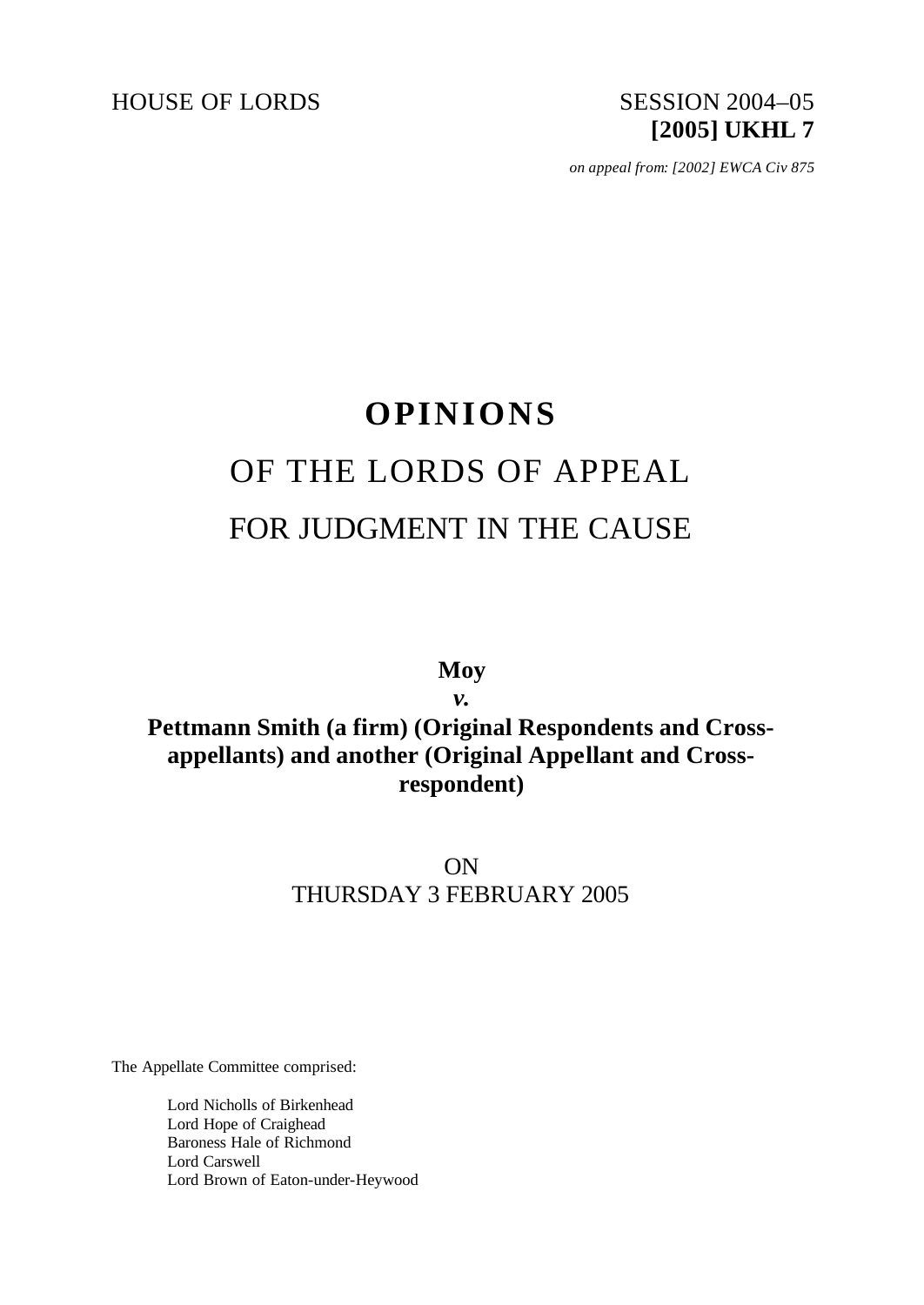#### **HOUSE OF LORDS**

## **OPINIONS OF THE LORDS OF APPEAL FOR JUDGMENT IN THE CAUSE**

**Moy** *v.* **Pettmann Smith (a firm) (Original Respondents and Crossappellants) and another (Original Appellant and Cross-respondent)**

#### **[2005] UKHL 7**

### **LORD NICHOLLS OF BIRKENHEAD**

My Lords,

1. I have had the advantage of reading in draft the speeches of my noble and learned friends Lord Hope of Craighead, Baroness Hale of Richmond and Lord Carswell. For the reasons they give, with which I agree, I would allow this appeal.

#### **LORD HOPE OF CRAIGHEAD**

My Lords,

2. I have had the advantage of reading in draft the speech of my noble and learned friend Lord Carswell. I agree with it and for the reasons that he has given I too would allow the appeal. I should like to add these comments.

#### *Competency of the appeal*

3. Section 1(5) of the Civil Liability (Contribution) Act 1978 refers to a judgment in any part of the United Kingdom. The phrase "in any part of the United Kingdom" did not appear in clause 3(7) of the draft Civil Liability Contribution Bill which was annexed to the Law Commission's report, *Law of Contract, Report on Contribution* (9 March 1977, No. 79). The Law Commission concentrated on the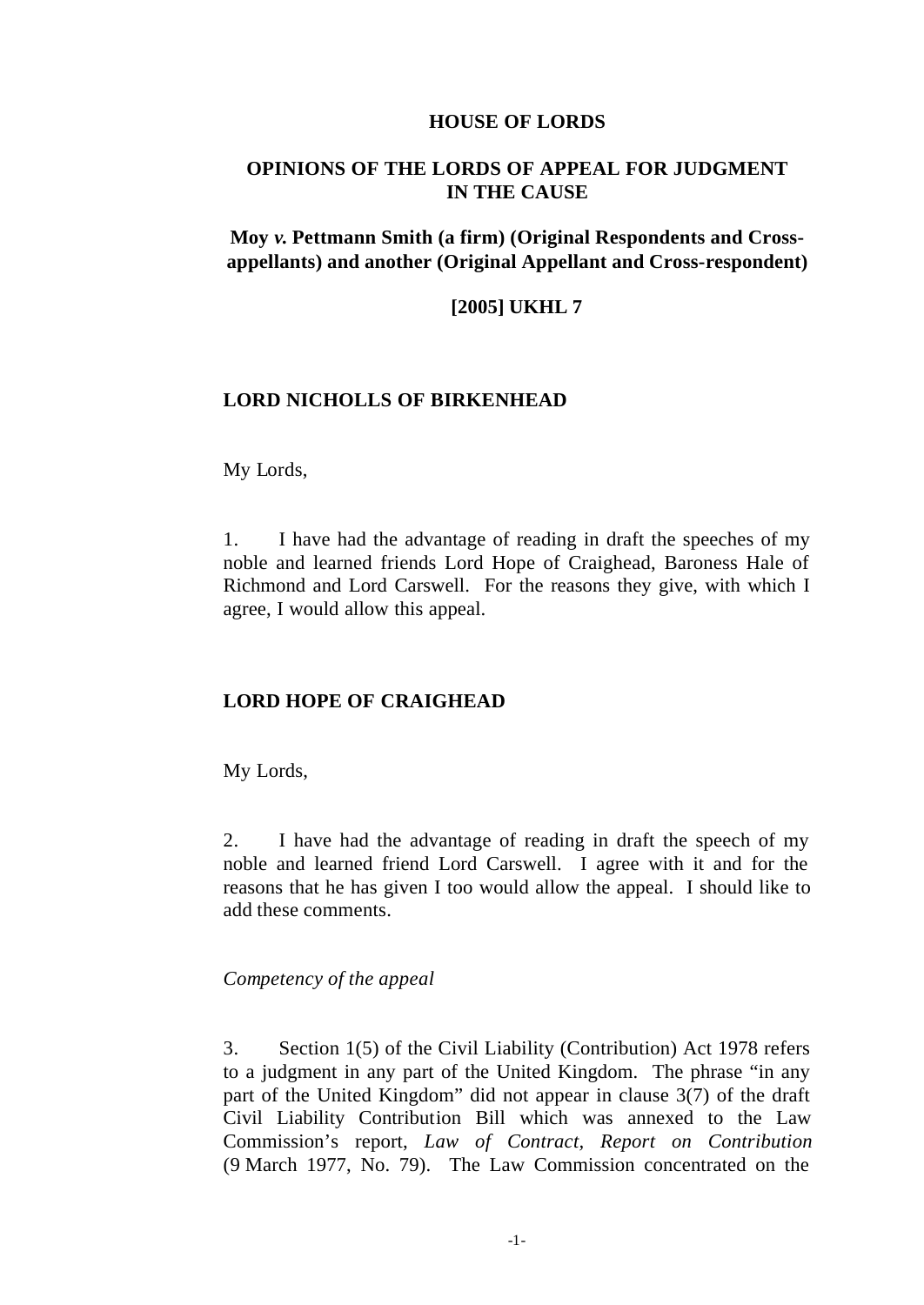position in England and Wales. It recommended that, for the purposes of contribution proceedings in this jurisdiction, neither party should be allowed to challenge a finding of non-liability made in favour of the other in an action brought against the other by the plaintiff, provided that the finding was made after a trial on the merits: para  $81(g)$ . It did not discuss the possibility that the finding which was not to be challenged was one that had been obtained from a court in another part of the United Kingdom. But reference is made in para 65, footnote 89, to another matter drawn to its attention by a working party of the Scottish Law Commission which was not unrelated to this issue. This indicates that, in accordance with normal practice and as was to be expected, the two Law Commissions were in touch with each other during the preparation of this report.

4. We do not know what led to the change of wording which led to the formula that now appears in section 1(5) of the 1978 Act. But the intention appears to have been to remove the possibility of any doubt on this point by providing expressly that no distinction was to be drawn for its purposes between judgments obtained under any of the United Kingdom's legal systems. The way in which this was done indicates that it was assumed that there were no material differences between these legal systems as to the stage at which it would be right to regard a finding after trial as conclusive in favour of the person from whom the contribution was sought. It may be helpful therefore, as a footnote to what Lord Carswell has said, to look briefly at the circumstances in which a judgment which has been pronounced in Scotland will be regarded in that jurisdiction as having determined the issue in that person's favour.

5. Section 1(5) of the 1978 Act does not form part of the Scottish legislation that regulates proceedings for contribution between joint wrongdoers. This is to be found in section 3(1) of the Law Reform (Miscellaneous Provisions) (Scotland) Act 1940. That subsection was modelled on section 6(1) of the Law Reform (Married Women and Tortfeasors) Act 1935, which formerly applied to England and Wales but was repealed by section 9(2) of and Schedule 2 to the 1978 Act. Section 3(1) of the 1940 Act enables the court to determine the proportions in which two or more parties are found jointly and severally liable in damages or expenses are to be liable *inter se* to contribute to that award. It remains in force in the form in which it was originally enacted.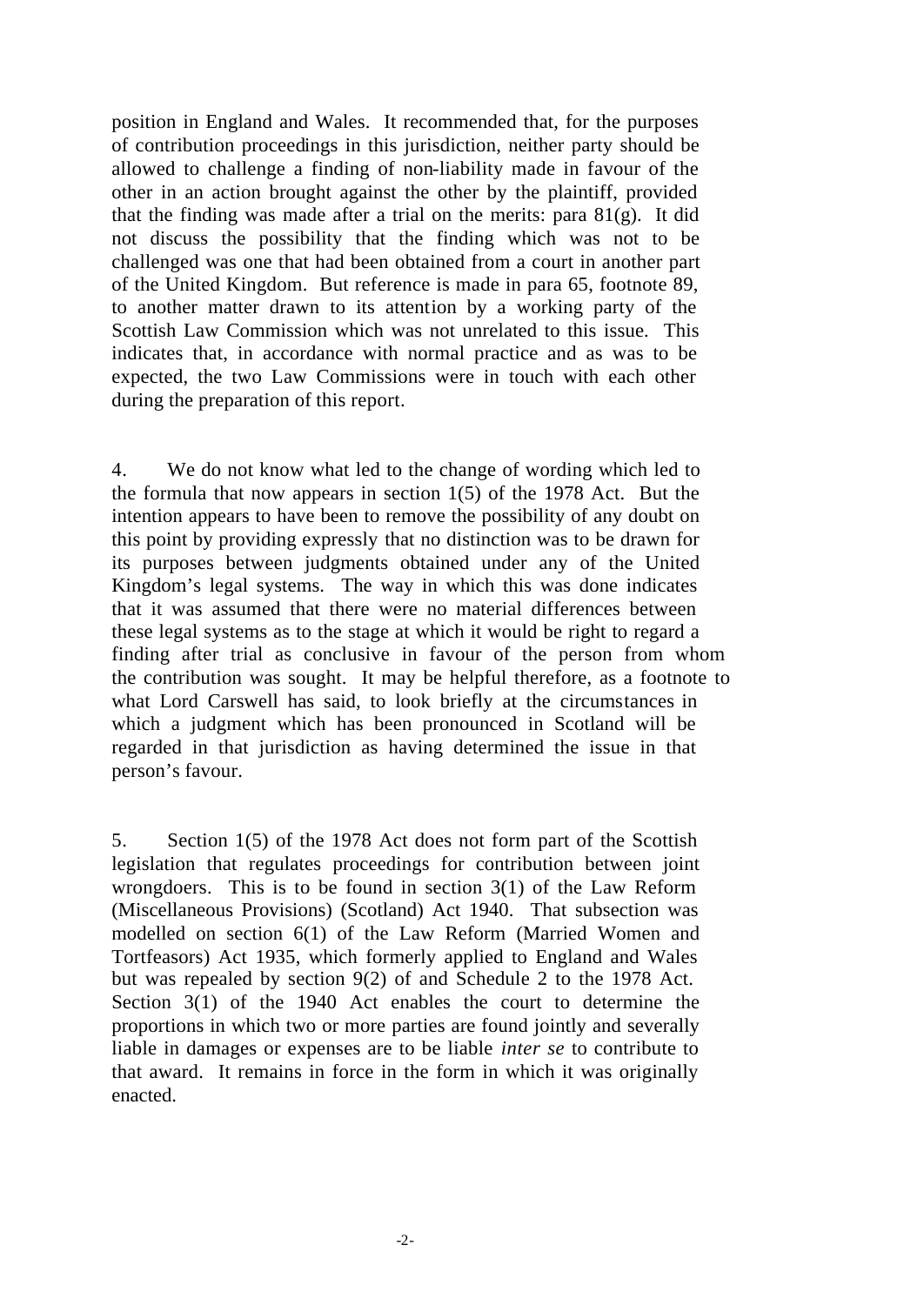6. Section 3(2) of the 1940 Act deals with the situation where a party who has been found liable wishes to recover from another party who, if sued, might also have been found liable. It provides:

"Where any person has paid any damages or expenses in which he has been found liable in any such action as aforesaid, he shall be entitled to recover from any other person who, if sued, might also have been held liable in respect of the loss or damage on which the action was founded, such contribution, if any, as the court may deem just."

The words "who, if sued, might also have been held liable" preclude the raising of proceedings against a party who has already been sued and found not to be liable.

7. Chapter 26 of the Rules of the Court of Session 1994, which is headed *Third Party Procedure*, enables questions arising out of claims by a defender against a third party for contribution, relief or indemnity and liability to be disposed of in the same action as that in which the defender is himself being sued: *Beedie v Norrie*, 1966 SC 207, 210, per Lord President Clyde. It is the counterpart of Part 20 of the Civil Procedure Rules. Chapter 26 is a re-enactment of a rule which was first introduced as rule 85 of the Rules of the Court of Session 1965. Where a third party is brought into the action in this way the pursuer has the option of amending his pleadings so as to adopt the case which the defender has made against the third party or of leaving it to the defender to make that case. The decision as to which course to adopt will usually depend on the pursuer's prospects of success in establishing that the defender is liable at least in part for the loss for which he seeks damages.

8. Whether or not the pursuer does adopt the defender's case, the third party is regarded as being a party to the pursuer's action. This is because the purpose of the third party notice procedure is to make good the defender's claim that the third party is liable with the defender to the pursuer in the subject matter of that action: *Buchan and Others v Thomson*, 1976 SLT 42, 45 per Lord Fraser.

9. In *Barton v William Low & Co Ltd*, 1968 SLT (Notes) 27, the question was raised as to whether it was competent for a party who had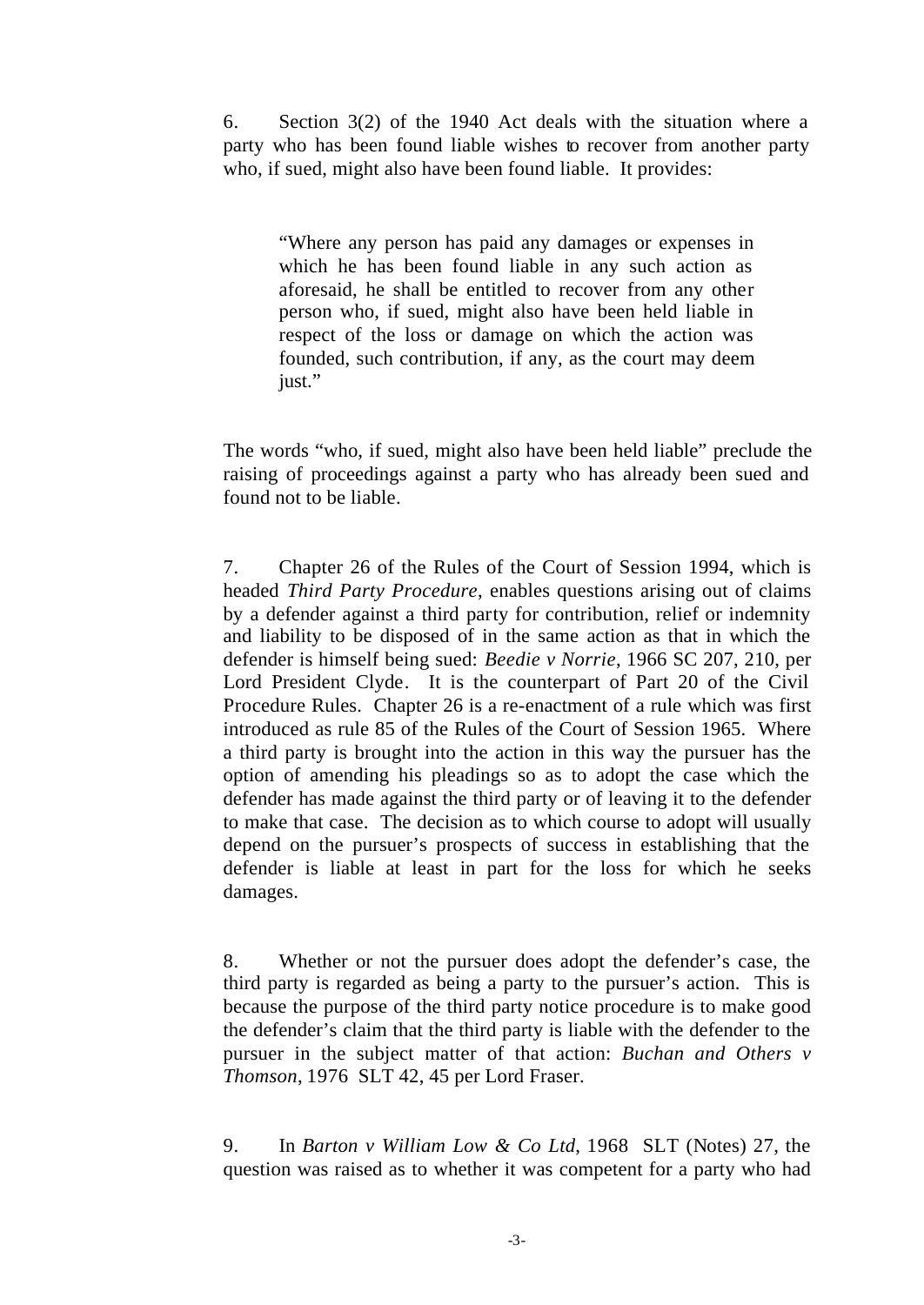been brought into the action under the third party procedure to challenge the relevancy of averments which the pursuer, who made no case against the third party, was seeking to incorporate in her pleadings as part of her case against the defenders. Lord Stott said, at p 28:

"The third parties have been convened into the process by the defenders, and the pursuer makes no case against them. The defenders, however, have set out in their pleadings what is, in effect, a right of relief against the third parties. The third parties have therefore a clear interest in the success or failure of the pursuer's case against the defenders, and one of the objects of third party procedure, as I see it, is to enable the third parties to be heard on any matter in which they have a relevant interest in relation to the case between pursuer and defender. The question of whether the pursuer has made a competent or relevant case against the defenders is such a matter, and in my opinion the third parties are entitled to take a plea to the relevancy of the pursuer's pleadings and to be heard upon that plea."

10. There is one further point. An interlocutor which has been pronounced in the Outer House of the Court of Session does not become a final interlocutor until the expiry of the reclaiming days – that is to say, the number of days prescribed by rule 38.3 of the Rules of the Court of Session within which a reclaiming motion may be marked to bring that interlocutor under review in the Inner House: see Court of Session Act 1988, section 28. When an interlocutor is reclaimed against, the effect from the time the reclaiming motion is marked is to sist, or stay, all execution on the decree which has been pronounced in the Outer House until the reclaiming motion has been determined: rule 38.8; *Macleay v Macdonald* 1928 SC 776, 782-3, per Lord Anderson.

11. Where the pursuer, having amended his pleadings so as to make a case against the third party, is wholly unsuccessful against the defender and wholly successful against the third party, the third party may appeal against the decision that the defender is not liable by reclaiming against that interlocutor. His position is unaffected by the pursuer's decision as to whether or not he should appeal. The third party's interest in reversing the decision that the defender is not liable to the pursuer is regarded in itself as giving him a sufficient interest to enable him to take the matter to appeal in that action.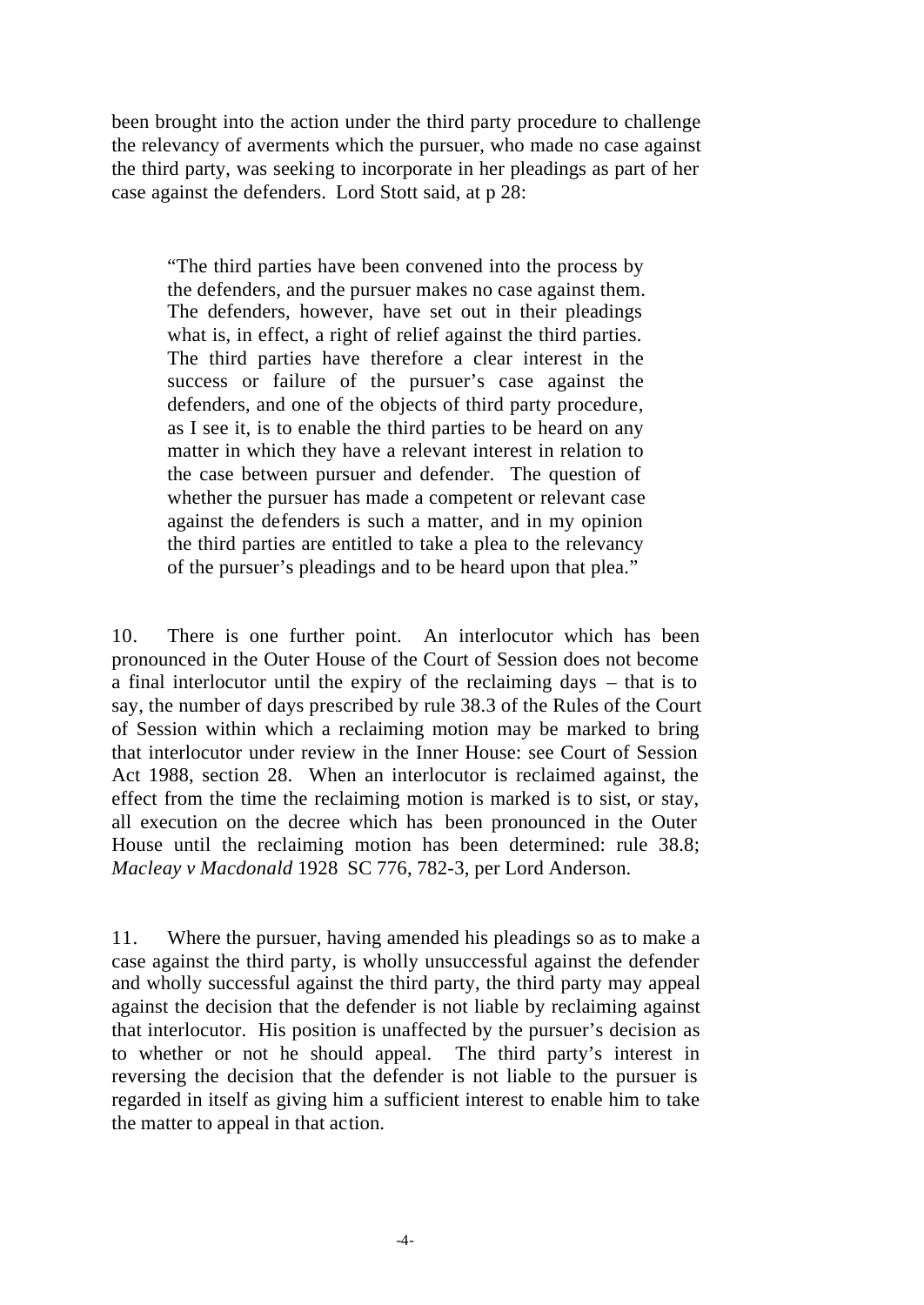12. There are, of course, differences of procedure between the two jurisdictions as to the way these matters are to be dealt with. But a judgment given in any action in which the third party procedure has been used in the Court of Session in Scotland will not be a final judgment which determines the issue between the parties in that jurisdiction until the days for reclaiming against it have expired or until any competent appeal against that judgment has been disposed of, irrespective of the party by whom the appeal was brought. If it is not a final judgment in that jurisdiction, it must follow that it is not to be regarded as a final judgment in England and Wales for the purposes of section 1(5) of the 1978 Act.

13. I consider, for these reasons, that the challenge which has been made to the competency of the appeal in this case would not have succeeded if the judgment which was said to be conclusive was a Scottish judgment that had been reclaimed against and was still under appeal. This supports Lord Carswell's conclusion, with which I respectfully agree, that the solicitor's right of appeal was not barred in this case.

#### *The barrister's negligence*

14. A claimant who is seeking an award of damages needs to know two things when the defendant pays a sum into court before trial. The first is whether he is likely to obtain more than that sum if he leaves it to the judge to assess damages. The second is that he will be liable in costs from the date when the sum was paid in if he fails to obtain more than that sum from the trial judge. Every reasonably competent barrister knows that the claimant needs to be given this advice if he is to make an informed judgment as to whether he should accept the sum that has been paid in. But the situation with which Miss Perry was faced at the door of the court on 6 April 1998 was unusual. The matters on which advice was needed were complicated by the difficulty that had arisen about introducing the necessary evidence.

15. The case against Miss Perry has narrowed since the original allegations against her were made. The only breach of duty that is now alleged is that she failed to give proper advice to Mr Moy on 6 April 1998 on his prospects of beating the offer of £150,000 with costs which, as she had been told, was still open but would be withdrawn as soon as the judge came into court. It is not now being suggested that Miss Perry failed to advise him what he could expect to be awarded if all the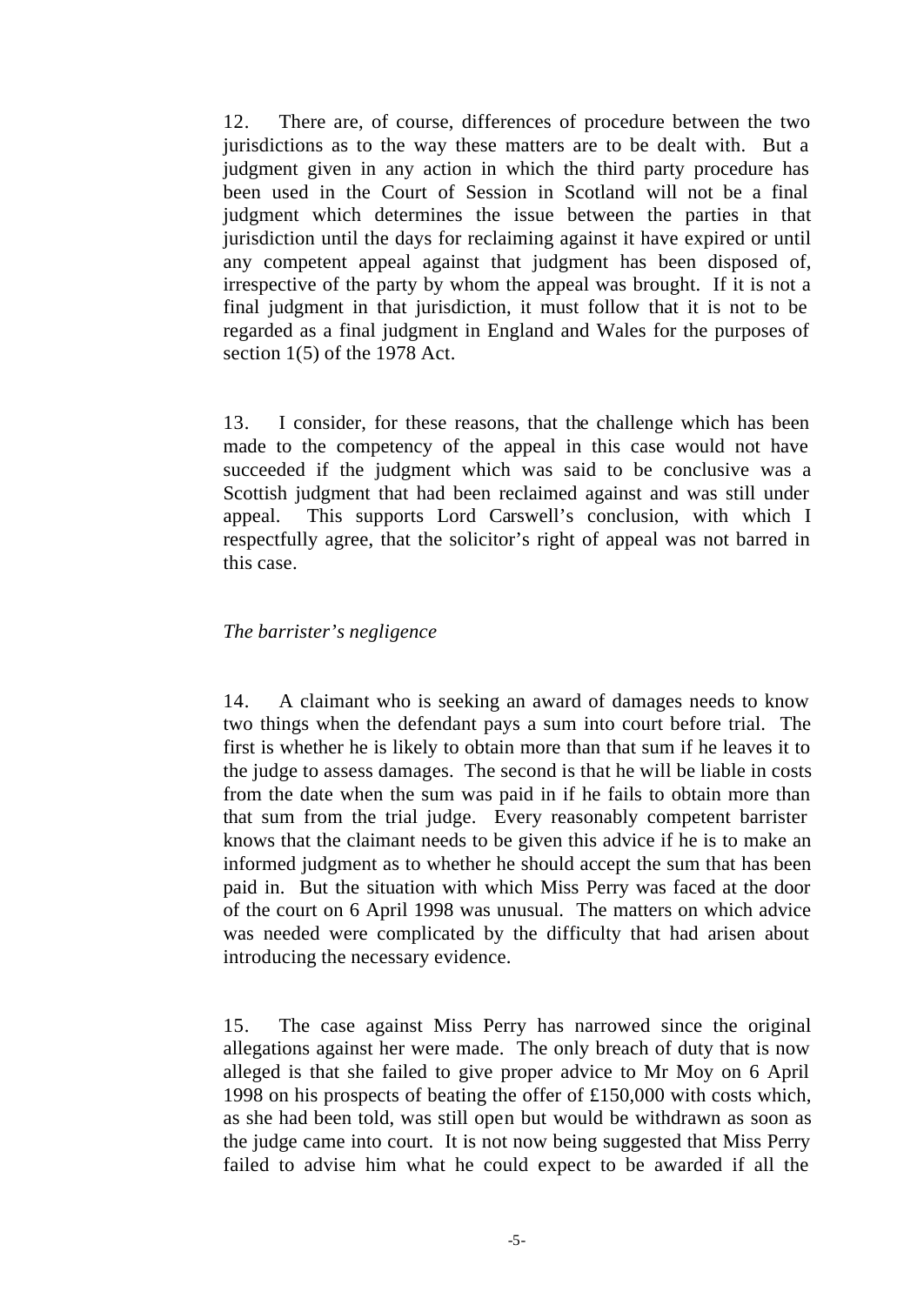necessary evidence as to causation and prognosis was before the trial judge, or that he had not been warned about his liability in costs if he failed to beat the payment in. The breach of duty relates to the problem which had arisen about introducing the necessary evidence.

16. This problem was, of course, not of Miss Perry's making. Nevertheless it was her duty to assess the prospects of persuading the judge to admit the evidence and then to advise Mr Moy about those prospects. Her evidence was that her assessment was that the prospects were fifty/fifty, adding that they were "probably slightly higher in favour of the matter going on, or the evidence being allowed in." She accepts that she did not frame her advice to Mr Moy in these terms. She said that she told him that she was hopeful that the evidence would be allowed in. Mr Moy accepted in cross examination that it was explained to him that he could still have the £150,000 if he wanted it. He also accepted that Miss Perry told him that she thought that he would do better if the case were to go on, but that it was a matter for him whether the offer should be accepted.

17. The judge, HHJ Geddes, asked himself whether this advice lay outside the range of possible advice which counsel of her seniority and purported experience could be expected to give and concluded that it was not. The judges in the Court of Appeal accepted that Miss Perry's assessment of the prospects of persuading the trial judge to admit the necessary evidence was not negligent. The question then, as Latham LJ put in para 42 of his judgment, was:

"did the advice that she gave, and the way that she gave it, measure up to the standard required of reasonably competent counsel."

18. In *Arthur J S Hall v Simons* [2002] 1 AC 615, 737G-H Lord Hobhouse of Woodborough said that one of the protections of the advocate was that the standard of care to be applied in any negligence action was the same as that applicable to any other skilled professional who has to work in an environment where decisions and exercises of judgment have to be made in often difficult and time constraining circumstances. In the same case at p 726D-G I said that the measure of the advocate's duty to his client is that which applies in every case where a departure from ordinary professional practice is alleged, and that it could not be stressed too strongly that a mere error of judgment on his part will not expose him to liability for negligence.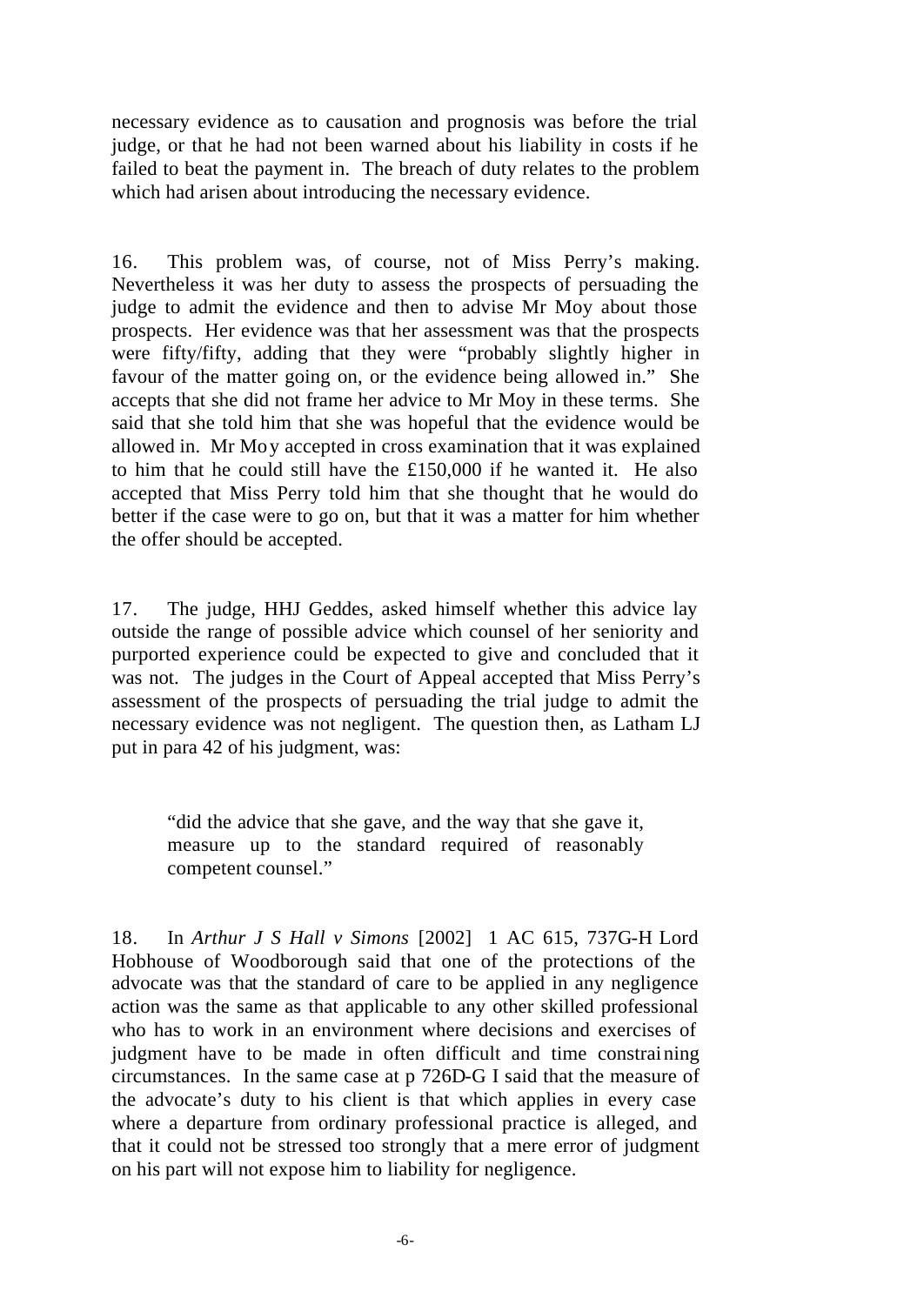19. Where a claim is brought for professional negligence the court will usually expect to be provided with some evidence to enable it to assess whether the relevant standard of care has been departed from. No such evidence was adduced in this case. Judges, recalling how things were when they were in practice, no doubt feel confident that they can do this for themselves without evidence. But judges need to be careful lest the decision in the case depends on the standard they would set for themselves. If this were to happen, it would vary from judge to judge and become arbitrary. Considerable weight should therefore be given to the decision of the judge at first instance who heard all the evidence. In this case the judges in the Court of Appeal were right to defer to the judge's decision that Miss Perry was not negligent in her assessment. But in my opinion they did not give sufficient reasons for departing from his decision to reject the argument that she was negligent as to the way in which she advised Mr Moy in the light of that assessment.

20. The question whether her advice was negligent has to be judged in the light of the choices that were available in the light of that assessment. It was clear from previous discussions with him that Mr Moy was dissatisfied with the £150,000 that was on offer. His own view was that his claim was worth about £200,000. Miss Perry was entitled to take this fact into account when she was considering whether she should advise him to accept the offer. As against the risk of losing the benefit of the offer, there was the prospect of recovering substantially more than that if the judge decided to admit the necessary evidence. There was an obvious advantage in achieving a full recovery in that action rather than having to fall back on an action against the solicitors to make up the shortfall.

21. How then was the advice to be conveyed to Mr Moy? She did not tell him that her assessment of the chances of getting the evidence in was 50/50. That, for Latham LJ in para 43 and Brooke LJ in para 53, was the only proper advice that she could have given him. So the advice she gave him was wrong and it was negligently wrong. But the question whether the advice was wrong and negligently wrong has to be tested in the light of the facts that were known when the advice was given. It is difficult to see why the advice can be said to have been negligently wrong if the assessment on which it was based was not negligent. Moreover it is the substance of the advice, not the precise wording used to convey it, that needs to be examined in order to judge whether it was negligent. The significance of Miss Perry's failure to tell Mr Moy that the prospects of getting the evidence in were 50/50 has to be measured against what she did tell him, which was that she was hopeful that the judge would admit the evidence.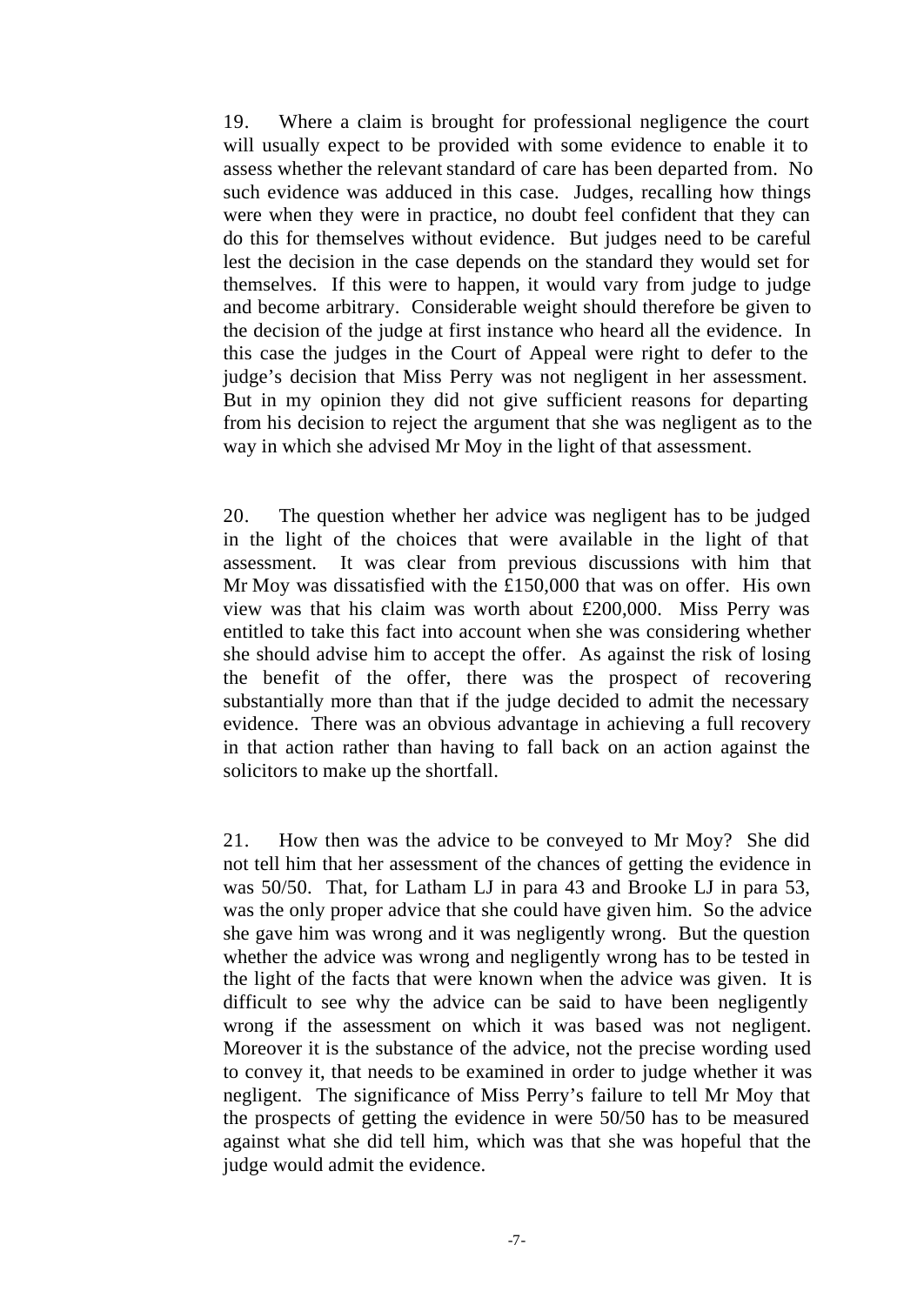22. I am reluctant to differ from the views expressed by the judges in the Court of Appeal. But it does seem to me, with great respect, that they judged her actions too harshly when account is taken of all the circumstances. Their decision might have been supportable if it had been based on some reliable evidence to the effect that the advice which she gave was of a kind which no barrister of her standing and experience would have given in the circumstances. But, for reasons that are not difficult to understand, there was no such evidence. In my opinion the decision of the trial judge ought not to have been departed from in these circumstances.

#### **BARONESS HALE OF RICHMOND**

My Lords,

23. My noble and learned friend Lord Carswell has written the leading opinion in this case. I agree with it, and also with the opinion of my noble and learned friend Lord Hope of Craighead. What follow are merely footnotes to what they have said.

*The Civil Liability (Contribution) Act 1978*

24. The position in England and Wales differs slightly from that in Scotland, in that a notice of appeal does not operate as an automatic stay on the judgment of the court at first instance: see Civil Procedure Rules, 52.7. Indeed, the usual practice is that an unsuccessful defendant must satisfy the judgment under appeal unless the parties agree otherwise or he is granted a stay. Permission to appeal may be made conditional on some or all of the judgment sums being paid. But a stay will be granted if there is good reason to do so, for example if there is reason to doubt that the money will be recoverable if the appeal is allowed. This does not, however, undermine the conclusion reached by Lord Carswell on the interpretation of section  $1(5)$  of the 1978 Act. Indeed, it strengthens it, in that the position cannot be different depending upon whether this would or would not be an appropriate case in which to grant a stay of execution. Thus, it should make no difference if (contrary to the facts of this case) the unsuccessful defendant wished to appeal the decision, not only as against the successful Part 20 defendant, but also as against the claimant, and consequently were able to obtain a stay of execution.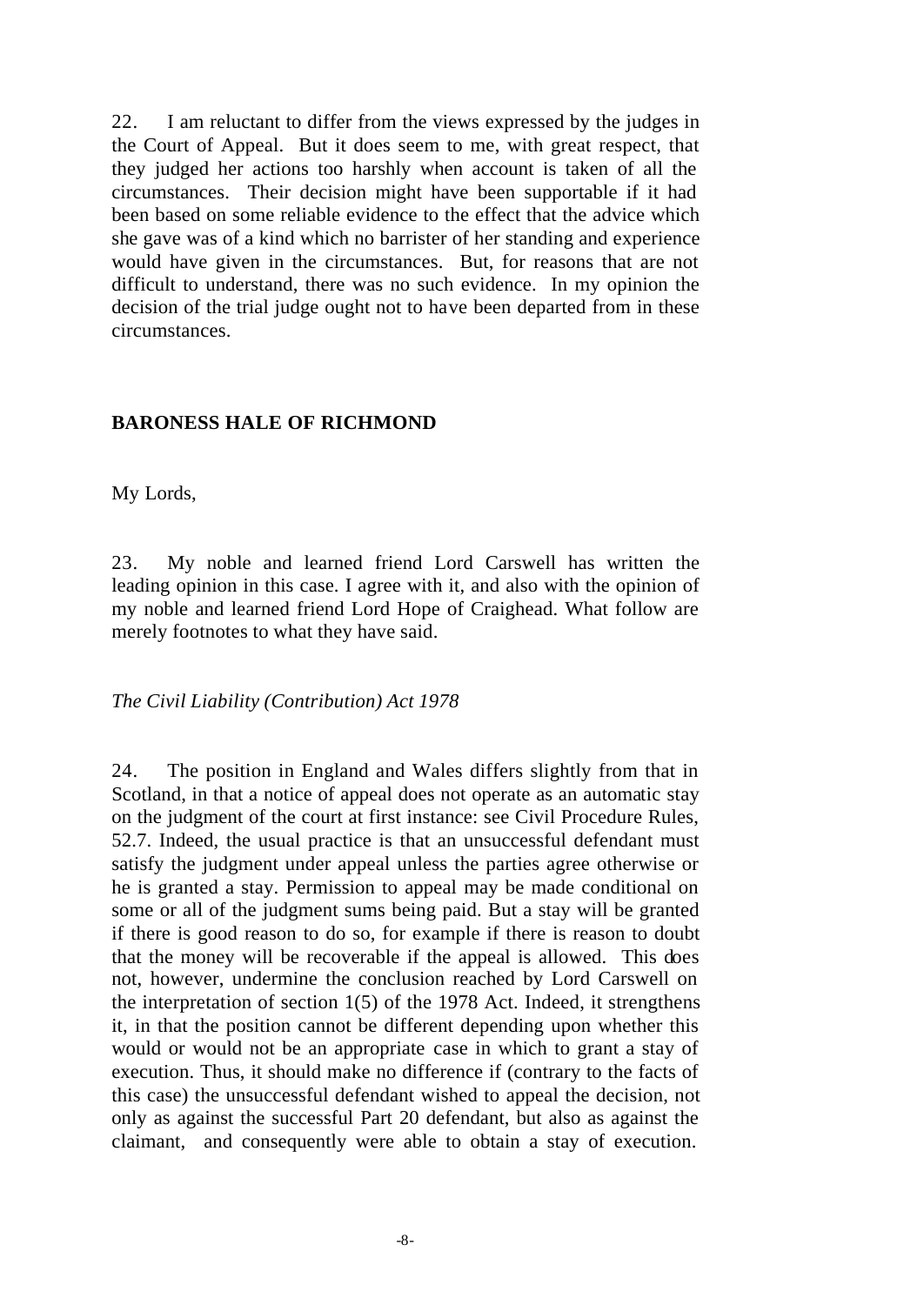Section 1(5) cannot apply while the judgment in question is still liable to be set aside on appeal.

## *The negligence claim*

25. This House, in *Arthur JS Hall & Co v Simons* [2002] 1 AC 615, abolished the advocate's remaining immunity from claims for negligence because their Lordships could see no good reason why advocates should be treated any differently from other professional persons. They should be in no better, but also no worse, position than others. Lord Hobhouse of Woodborough put that position in this way (at p 737G):

"The standard of care to be applied in negligence actions against an advocate is the same as that applicable to any other skilled professional who has to work in an environment where decisions and exercises of judgment have to be made in often difficult and time constrained circumstances. It requires a plaintiff to show that the error was one which no reasonably competent member of the relevant profession would have made."

26. In claims against members of other professions, the court will have expert evidence on whether their conduct has fallen short of this standard. In cases against advocates, however, the court assumes that it can rely upon its own knowledge and experience of advocacy to make that judgment. This brings, as Lord Hope has pointed out, an obvious risk that a judge will ask himself what he would have done in the particular circumstances of the case. But that is not the test. The doctor giving expert evidence in a medical negligence claim is not asked what he himself would have done, but what a reasonable doctor might have done.

27. Ms Perry had two decisions to take at the door of the court: what advice to give her client and how full an explanation to give him. Neither the judge nor the majority of the Court of Appeal thought that her advice to reject the offer was negligent. It is hard to see how it can have been so. It was a judgment which turned out badly in the short term but was just as likely in the long term to lead to the client getting everything to which he was entitled. In her view the claim was worth much more than the offer. If the application to admit further medical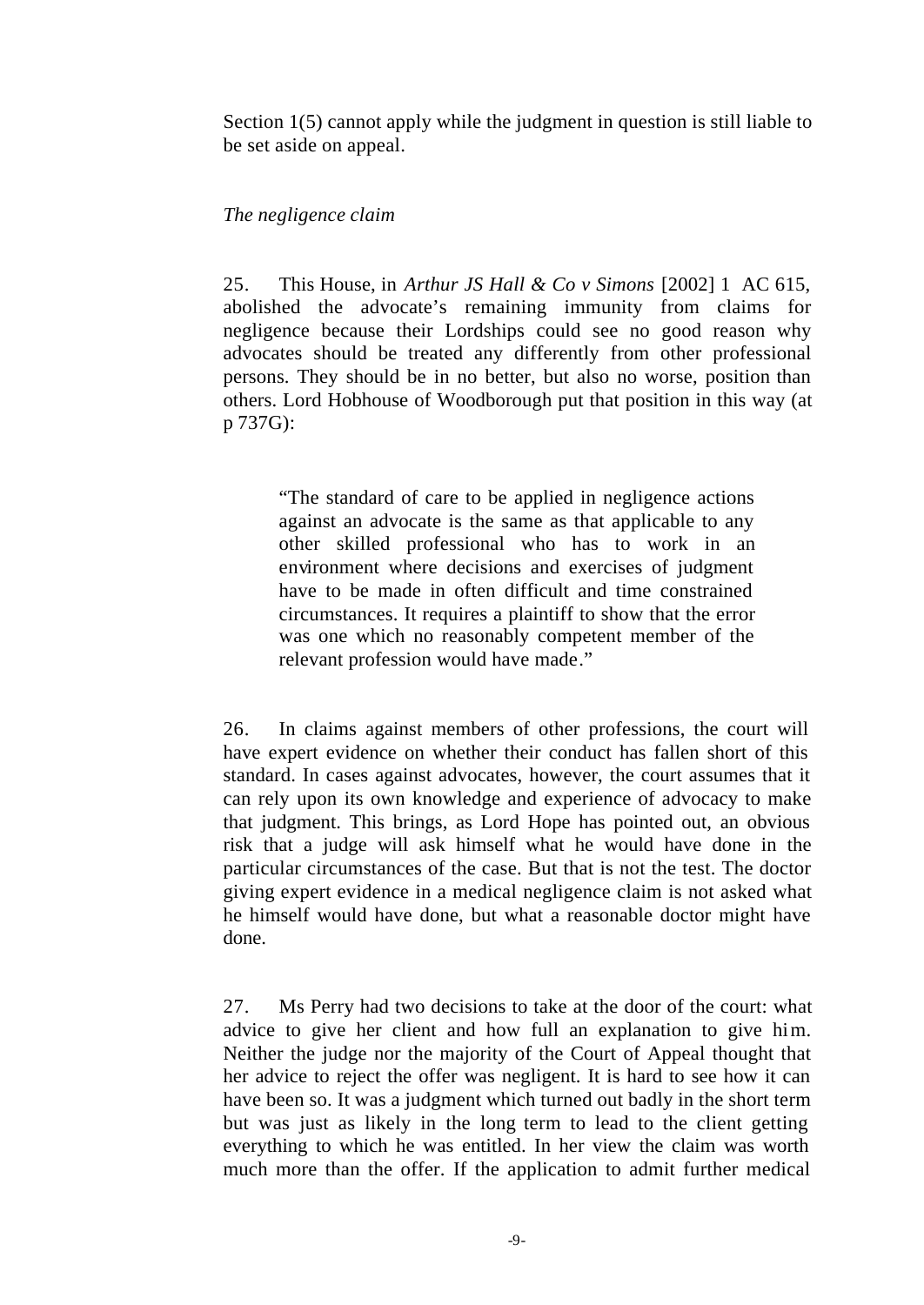evidence was granted, the claimant would get what the claim was worth from the Health Authority, which was properly liable for it; this was much better for him than trying to make up the shortfall from the lawyers whose negligence had led to the current dilemma. There was, in April 1998, a reasonable prospect of persuading the judge that justice required that the evidence be admitted. Had Ms Perry advised the claimant to take the offer and sue the solicitors, the solicitors could have mounted a respectable argument that she should have given him exactly the advice that she did. Unless and until an application to admit the further evidence was made to the trial judge, it could not be said that the claimant had been unable to obtain his full entitlement from the Health Authority.

28. How much of this thinking did she have to explain to the client? It took the law of medical negligence some time to work out the principles governing what the patient is entitled to be told before deciding whether or not to agree to intrusive medical treatment: see *Sidaway v Board of Governors of the Bethlem Royal Hospital* [1985] AC 871. These principles are now relatively well understood. In *Chester v Afshar* [2004] UKHL 41; [2004] 3 WLR 927, for example, the doctor agreed that he should have explained the particular risk to the patient. We have not yet developed a clear set of principles governing the terms in which an advocate's advice should be given. As Lord Hope has pointed out, there is a minimum which any client considering whether to accept a payment into court must know, but that advice had already been given. The situation at the court door was different. We have been shown no evidence or authority to support the view that no reasonable barrister would have given her advice in the way that Ms Perry did in this case. It may well be that such principles will develop in future. But there is still a respectable body of professional opinion that the client pays for the advocate's opinion not her doubts. I agree that the Court of Appeal should not have disturbed the judgment of the trial judge in this case.

## **LORD CARSWELL**

My Lords,

29. The claimant in this action David Leslie Moy could not be blamed if he felt that he had been poorly served by the medical and legal professions. On 13 September 1992, then aged 27 years, he sustained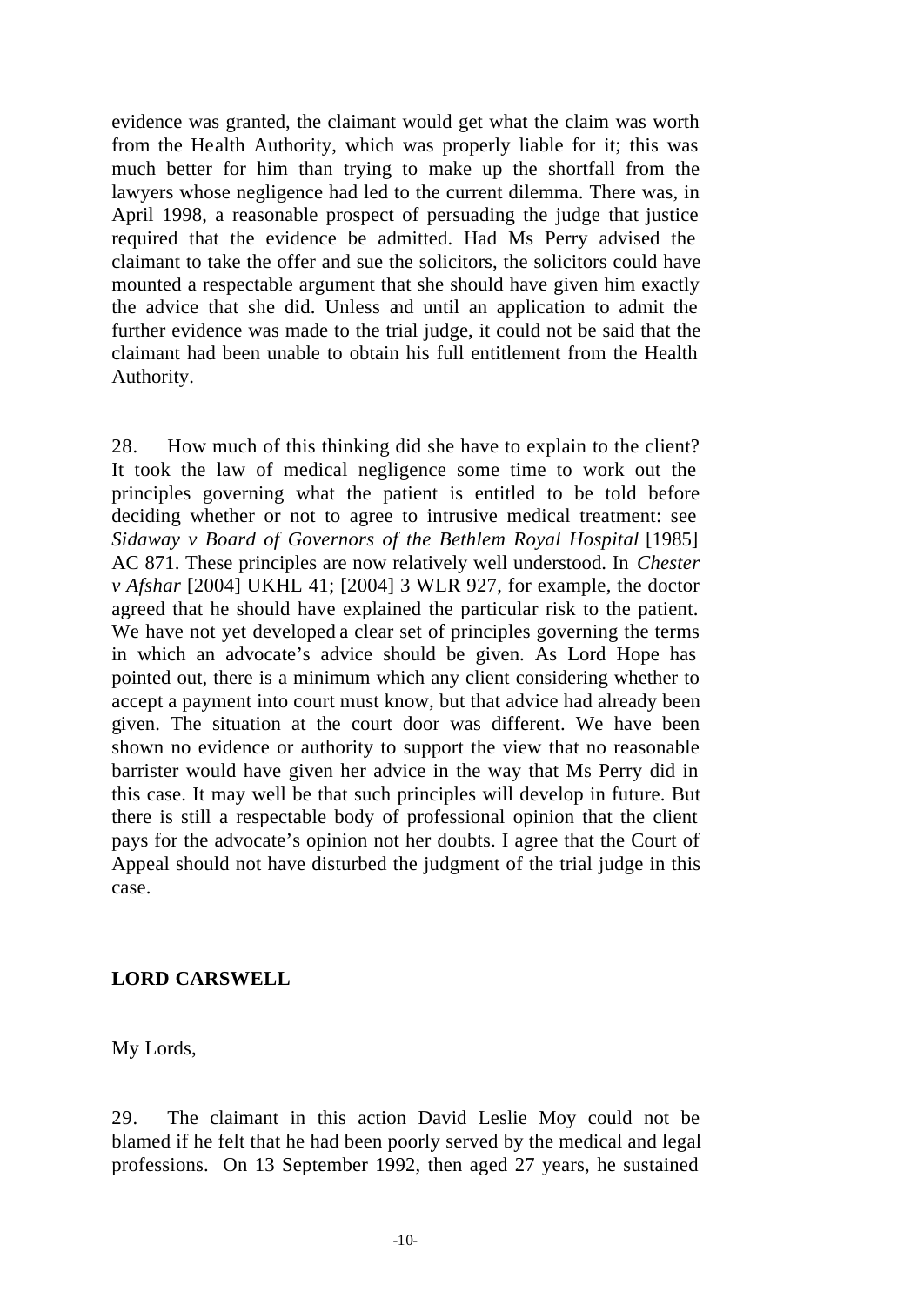fractures of the left leg when playing football. The surgical treatment of the injury in Maidstone Hospital was negligently carried out, leaving him with continuing pain and disability. Despite remedial surgery in 1995, he has been left with a degree of disability and has sustaine d and will sustain loss of earnings. He commenced a claim for damages against the hospital authority, and it is not in dispute that as time went on it became clear that he was entitled to substantial damages, in excess of £200,000. As the result of a chapter of accidents, which I shall recount, when his action came to trial he was left in a position in which he was advised to settle at a very considerable undervalue.

30. He issued proceedings against the solicitors who had acted for him in his claim against the hospital authority, the respondent firm Pettman Smith ("the solicitors"), and in July 2001 the High Court gave judgment in his favour against the solicitors for the sum of £210,000. The appellant Miss Jacqueline Perry, the barrister who had appeared for Mr Moy in his medical negligence claim, was joined as a Part 20 defendant and subsequently as a co-defendant to Mr Moy's claim against the solicitors. Miss Perry, who was called to the Bar in 1975, is experienced in personal injury and medical negligence litigation. It is alleged against her in the present action that she had been negligent in giving the claimant advice relating to the conduct of his claim. The judge held that the appellant was not negligent and made the award of damages solely against the solicitors. They paid Mr Moy the damages due to him, but appealed to the Court of Appeal, who held that Miss Perry was partly to blame for the claimant's loss and should bear a proportion of the damages paid to him. Miss Perry appealed to your Lordships' House against the decision of the Court of Appeal. Your Lordships accordingly have to consider the question whether the appellant was negligent in the discharge of her duty of care to her client the claimant. As a result of these convoluted proceedings the claimant did eventually recover the damages due to him, but only after years of delay and, no doubt, much anxiety and distress.

31. The facts have been fully and carefully set out in the judgments of the trial judge and the Court of Appeal, but it is necessary to rehearse in a little detail the course of events leading up to the giving of the advice which was held to be negligent. The fractures of the tibia and fibula sustained by the claimant in the accident in September 1992 were originally treated by manipulation, but as this was not successful a surgeon in the hospital performed an operation in October 1992, involving rotation and internal fixation of the bones by means of a metal plate. This operation was negligently carried out, as was subsequently admitted by the hospital authority, leaving the claimant with an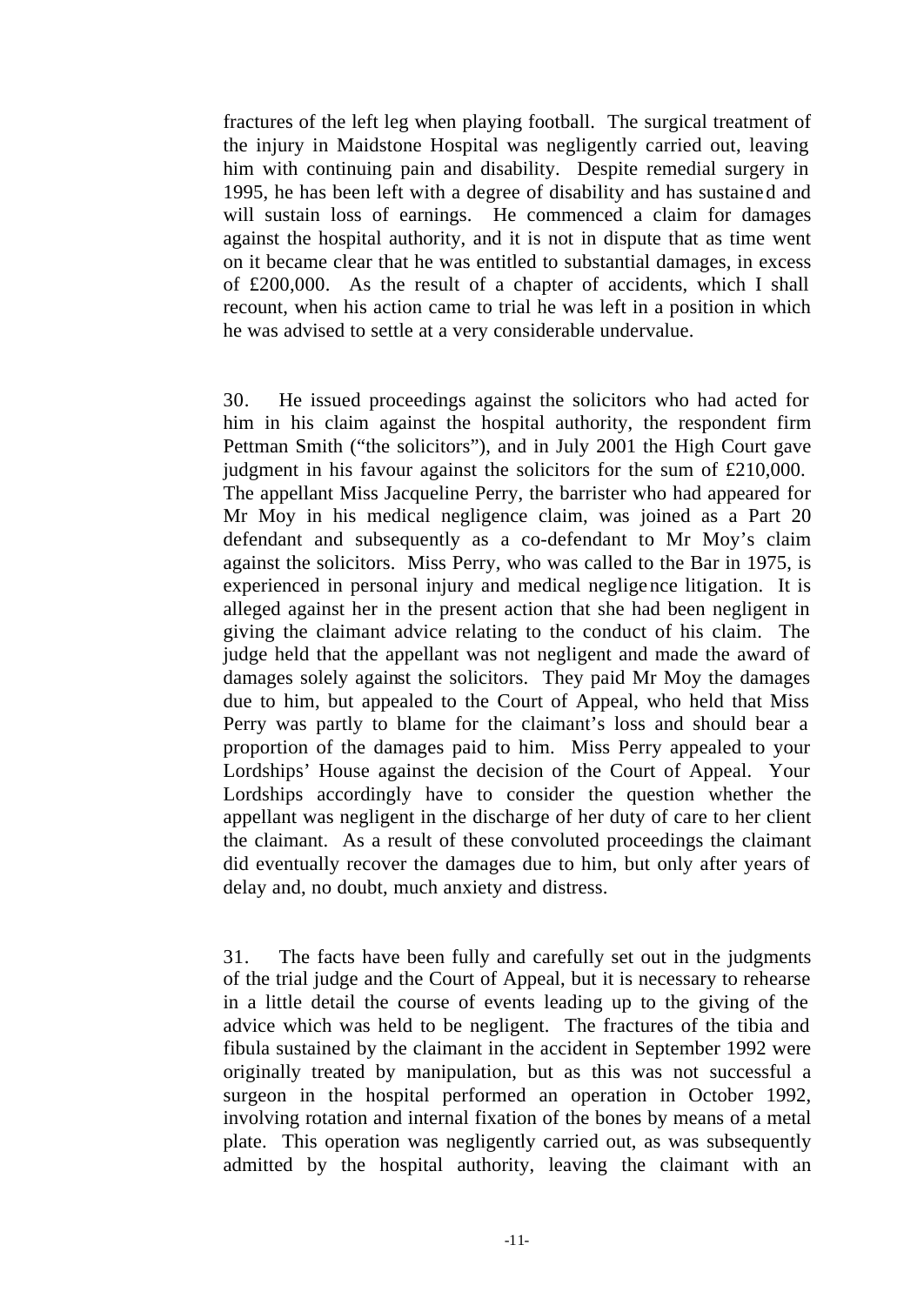unacceptable degree of rotational error. In March 1995 a remedial operation was carried out by Mr (later Professor) M Saleh, a consultant orthopaedic surgeon, which improved his condition materially and appeared at first to have effected a nearly complete recovery. Mr Saleh concluded a report to the solicitors dated 9 July 1996 by stating:

"I doubt that he will require significant further physiotherapy in-put and, overall, I believe he will make a 90 to 95% functional recovery with no serious sequelae anticipated in the short, medium or long term.

I do not, at this stage, anticipate any need for further surgery and functional improvement may be expected to continue over a period of 18 months."

32. The solicitors had meanwhile commenced proceedings on Mr Moy's behalf in July 1994, claiming damages for negligence against the hospital authority. The authority initially denied liability, but in March 1995 it admitted liability and submitted to interlocutory judgment in favour of the claimant. It did, however, maintain the plea made in its defence served on 18 August 1994 that the defendant's negligence did not cause or contribute to any injury, loss or damage sustained by the claimant and that such continuing disability as he might have was the natural consequence of the fractures which he had sustained.

33. The claimant did not make as good a recovery as had been hoped, and by late 1996 he was having increasing pain and difficulty. Another surgeon Mr King was instructed in January 1997 on the appellant's advice to deal with this, but he was not prepared to attribute the claimant's increasing pain and difficulty to the negligent surgery. Notwithstanding this adverse opinion, the solicitors consented to an order made on 13 February 1997, whereby they were to furnish a schedule of special damages within 28 days and the parties were to be limited to one medical expert per side and were to exchange medical reports within three months. In April 1997 the time for serving the schedule was extended by consent to 8 May and for exchange of medical reports to 8 July 1997. No medical report was served by 8 July, but the solicitors had explained their difficulties over medical advice to the district judge and expected to be able to obtain an extension of time.

34. On 18 July 1997 (the last date permitted by an "unless" order made on 20 June 1997) the solicitors served a schedule of damages, in which substantial future loss was claimed, amounting to £169,408 at 16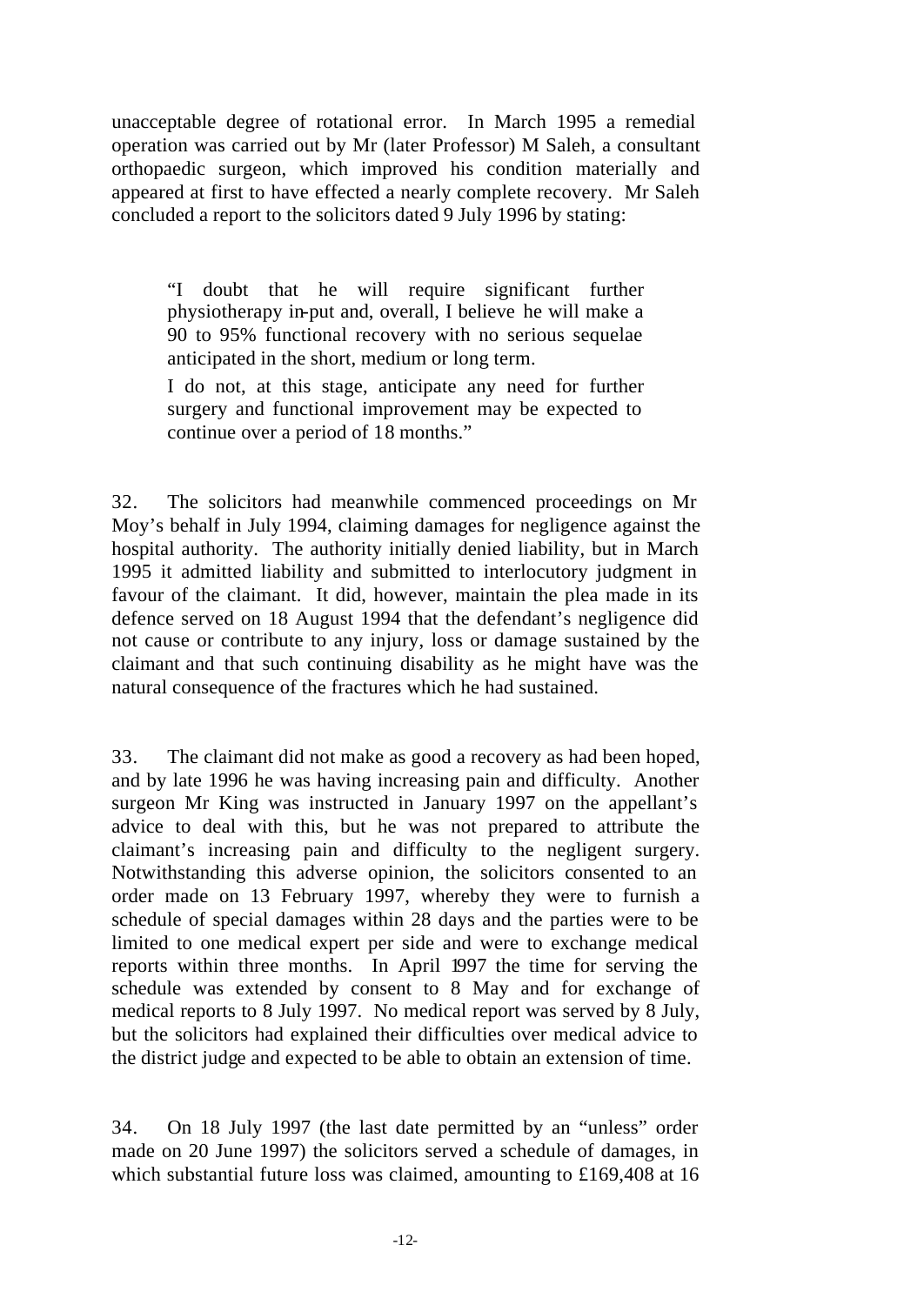years' purchase of a continuing loss of £10,588 per annum. There was also a claim for £25,000 for handicap in the labour market. The grand total of the past and future loss specified in this document amounted to £276,457.27, but no medical opinion had yet been obtained to support the claimant's continuing disability and the schedule was based on the claimant's own evidence about his difficulties at work. The defendant authority served a counter-schedule on 19 December 1997, in which the question of causation of the loss was squarely raised, the thesis being that irrespective of the surgeon's negligence the claimant would have incurred much of the loss and damage claimed. The total accepted in this schedule was £55,067.72.

35. In July 1997 the appellant advised the solicitors to obtain Professor Saleh's opinion on the causation of his pain and disability and on the prognosis and asked them to arrange a conference with him. The solicitors wrote several letters to Professor Saleh, but regrettably he failed to reply and equally regrettably the solicitors failed to pursue the matter with him.

36. A pre-trial review was held by a district judge on 27 November 1997, at which it was ordered that each party should have leave to rely upon the evidence of "a medical expert", whose report was to be disclosed by 9 January 1998, and "in default no evidence not so disclosed shall be admissible save with leave of the court". It was then expected that the date of trial would be in February 1998.

37. Although they had not obtained the further medical evidence which was vital for supporting the future loss claim, the solicitors did not seek an extension of time, but continued to write to Professor Saleh, while they also made unsuccessful attempts to contact him by telephone. On 8 January 1998 Professor Saleh at last replied to the solicitors, stating that he would have to examine the claimant again before he could give an opinion on his medical situation. An appointment was made for 22 January 1998.

38. On 9 January 1998 the solicitors issued a notice of application for leave to adduce further medical and other evidence before trial. Professor Saleh duly examined the claimant on 22 January 1998, and his report, although bearing that date, was sent to the solicitors under cover of a letter dated 12 February, which apparently was received on or about 20 February 1998. In his report Professor Saleh set out his opinion and prognosis: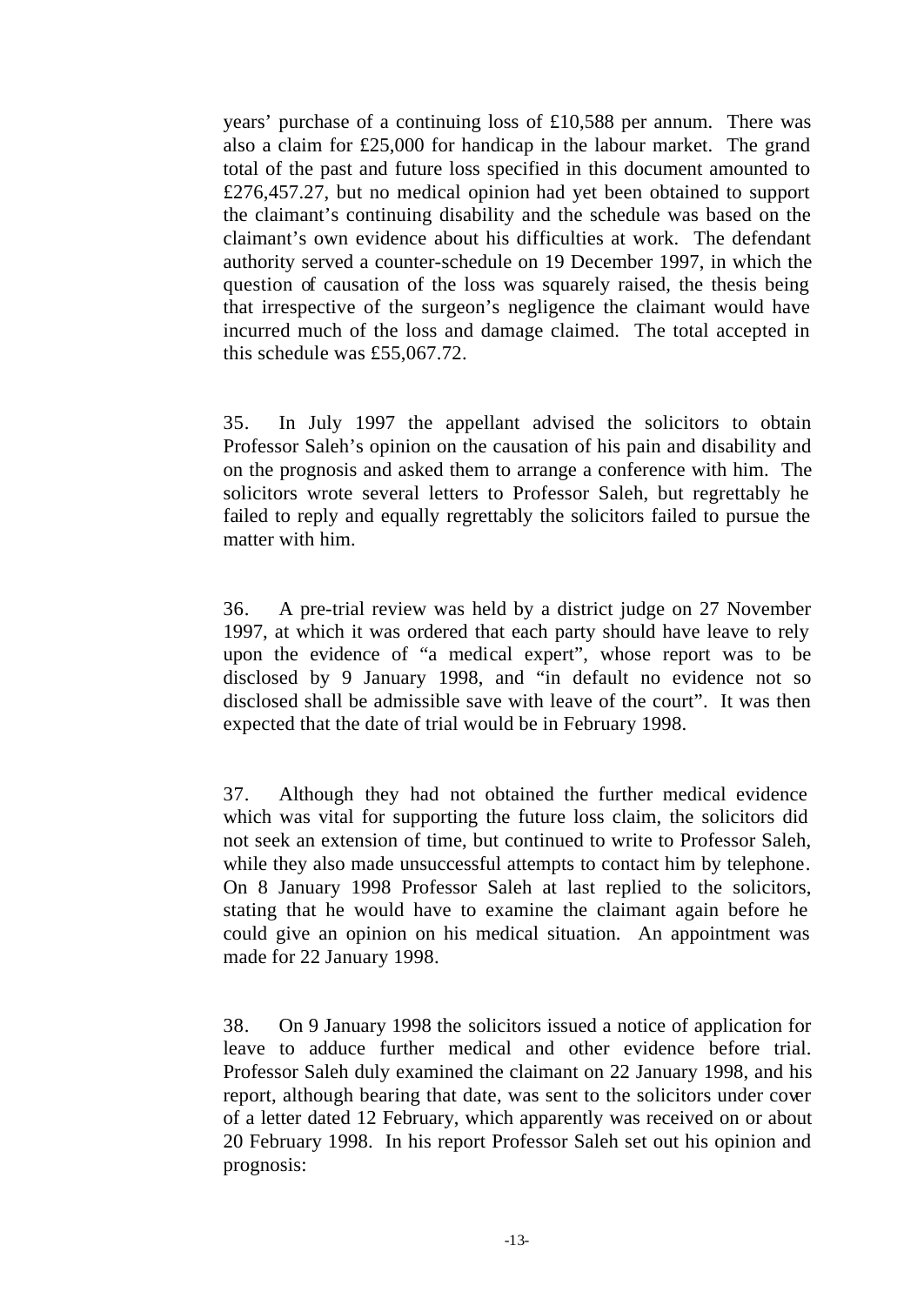"Mr Moy sustained a fracture of the lower left tibia which required corrective osteotomy. He is working full time in a demanding physical occupation and remains physically limited as a result of the problems with his left lower leg and ankle. There is some evidence of instability of the ankle and degenerative change within the foot.

If Mr Moy continues in the building trade in his present work I believe that he will continue to be symptomatic on a daily basis. It is possible that a further corrective osteotomy to redress the residual deformity might improve things marginally. However I believe that he has residual problems at the level of the ankle and foot which will always limit his overall function.

Overall therefore I do not believe surgery is indicated and believe that, were he to change to a lighter job, for example a Quantity Surveyor, it seems likely that he would continue to work up to retirement age.

It was interesting to note that, on a recent holiday, he was asymptomatic.

If, however, Mr Moy continues to work in his present occupation I believe that, in the short-term, he will cope as he does currently. In the medium term he will take further time off work and, in the long-term, I believe he will have difficulty managing. I believe that suitable retraining would be the most appropriate route for Mr Moy to take in order to preserve his current health status."

In his covering letter Professor Saleh said roundly "If he decides to carry on in his current capacity I believe that his symptoms will get worse."

39. The appellant appreciated that the value of the case would have to be revised in the light of this report and advised that in addition to the application for leave to adduce further evidence an application should be made to adjourn the trial, which was now listed for 6 April 1998.

40. On 24 February 1998 the health authority made a payment of £120,000 into court.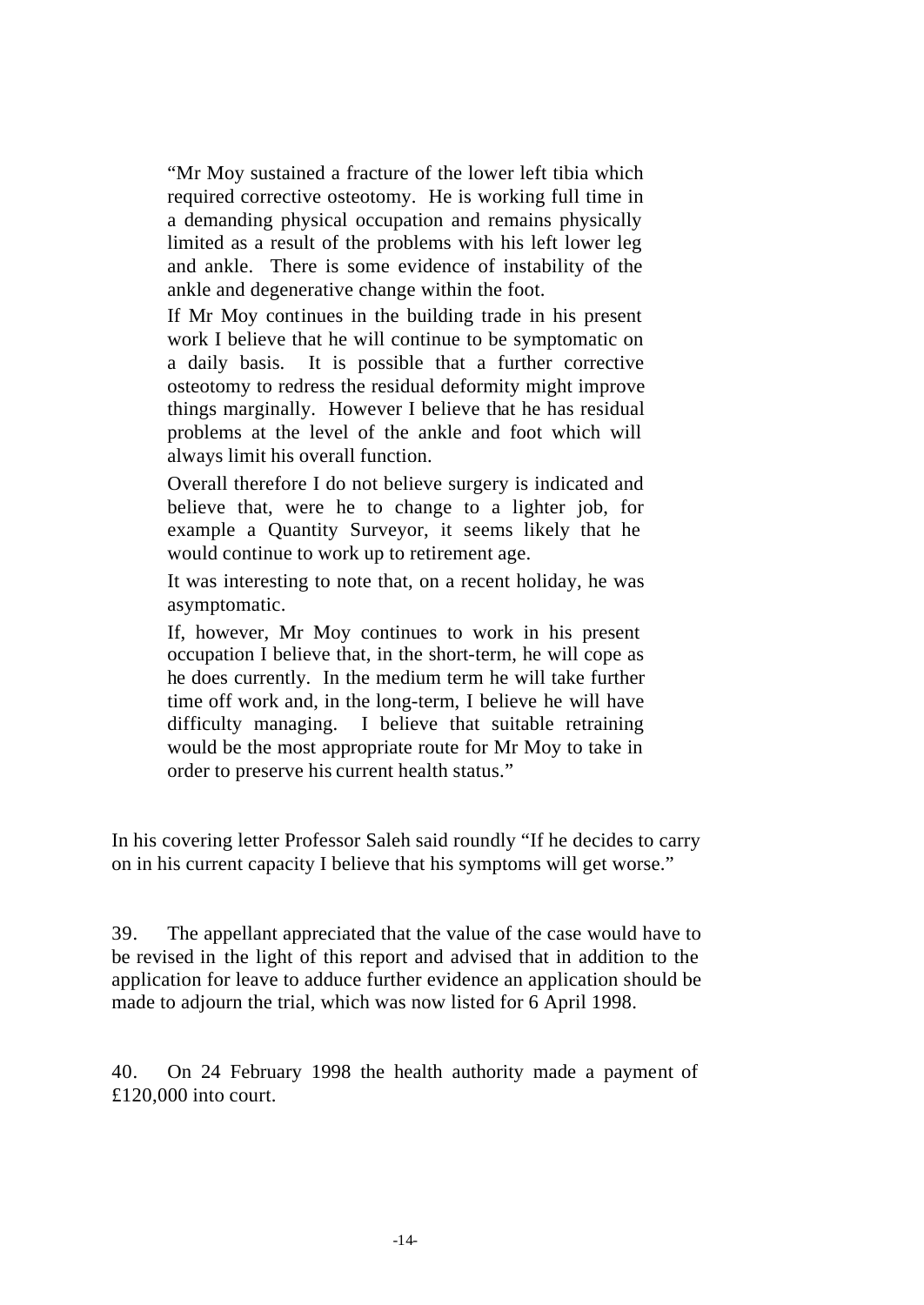41. The applications, which were vigorously opposed by the health authority, were heard on 26 February 1998 by Deputy District Judge Stary. She dismissed both applications and confirmed that the trial date was to stand at 6 April 1998. The Deputy District Judge was very critical, not to say censorious, concerning the preparation of the case and the obtaining of medical evidence. As the trial Judge, His Honour Judge Geddes, subsequently pointed out, however:

"The Deputy District Judge appears to have misunderstood the facts in a number of important respects. In particular she seems to have thought Mr Moy's problems were apparent in July 1996 and that 'this was not picked up as a point of serious implication until 18 months later'. She further found that 'there really is not any serious change in the Plaintiff's medical condition [since Professor Saleh's report of July 1996]'."

The thrust of the Deputy District Judge's decision was that the delay was the fault of the claimant and his solicitors and that leave should therefore not be given for the further evidence to be adduced, nor should the trial date be vacated. The last portion of the note of her reasons reads as follows:

"It would seem that the plaintiff's solicitors are looking for a reason to use the Plaintiff's days off work as a lever to show a change in the Plaintiff's medical condition with a view to starting all over again the medical evidence which had been restricted by District Judge Wigfield. I am very concerned about this.

I am not satisfied that there has been so significant a change from last year to now or over the last six months as to justify the Plaintiff saying to me that they want to abandon the trial date in April and start all over again. I am not going to accede to the Plaintiff's application."

The appellant pointed out, perhaps with more force than diplomacy, that the ruling meant that she would have to call Professor Saleh to give evidence but instruct him not to give evidence about the claimant's condition and prognosis, but the judge was unmoved and made the order dismissing the applications to adduce further medical evidence and vacate the trial date.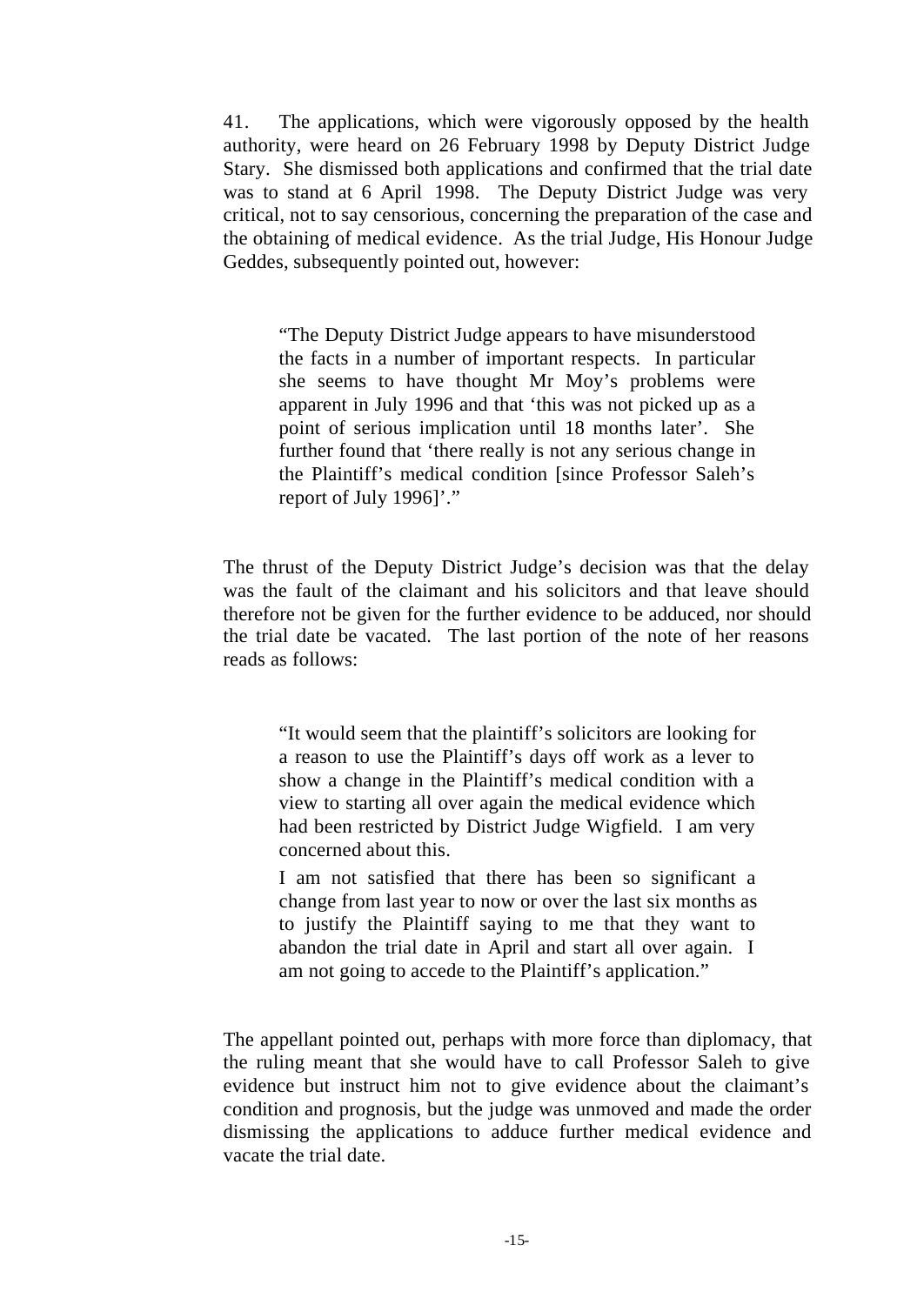42. It must no doubt be frustrating for district judges who have charge of case management of actions before trial to be faced constantly with delays which result from inefficiency, incompetence or downright neglect on the part of the practitioners whose duty it is to prepare them. One is left with the very clear impression, however, that Deputy District Judge Stary either was over-influenced by the defects on the part of the solicitors in preparing the case and by the imperative of efficiency in managing a stream of actions for trial, or else she failed to appreciate how considerable an effect on the value of the claim the new medical evidence would have. She did not at any stage go into the question of the degree of prejudice which would be sustained by the health authority, which could readily be met by an order for costs. She either failed to carry out any balancing exercise or misunderstood the profound effect of the medical evidence which the claimant wished to adduce. Whatever the reason, the result of her decision was a drastic reduction in the amount which the claimant was likely to recover at trial, which the claimant and his advisers may justifiably have regarded as a serious injustice.

43. An appeal was brought to the Central London County Court, but on 6 March 1998 the appeal was dismissed by His Honour Judge Previte QC. No note is available of his reasons, but Judge Geddes recorded that the appellant said that the decision "was largely based not on the merits but on a particular recent authority". The authority was not named, but it appears from the judgment of the Court of Appeal in the present case that it may have been *Lownes v Babcock Power Ltd* [1998] PIQR 253, decided on 11 February 1998. In that case the Court of Appeal upheld decisions refusing an extension of time to deliver a schedule of damages, which had very considerable adverse consequences for the plaintiff. It should be borne in mind, however, that the delay in that case and the gross nature of the solicitors' dereliction of duty substantially exceeded those in the present case. The letter of 10 March 1998 from the solicitors to the claimant sets out in rather more detail the criticisms which the judge made both of Professor Saleh and the solicitors. It does not appear from any source to what extent, if at all, the judge took account of the degree of injustice which would be suffered by the claimant if the further evidence from Professor Saleh were not adduced or of the extent of any prejudice which might be caused to the health authority.

44. On 12 March 1998 the health authority increased its payment into court to £150,000. By a letter of the same date its solicitors stated that provided the offer was accepted by 4 pm on 19 March it would waive its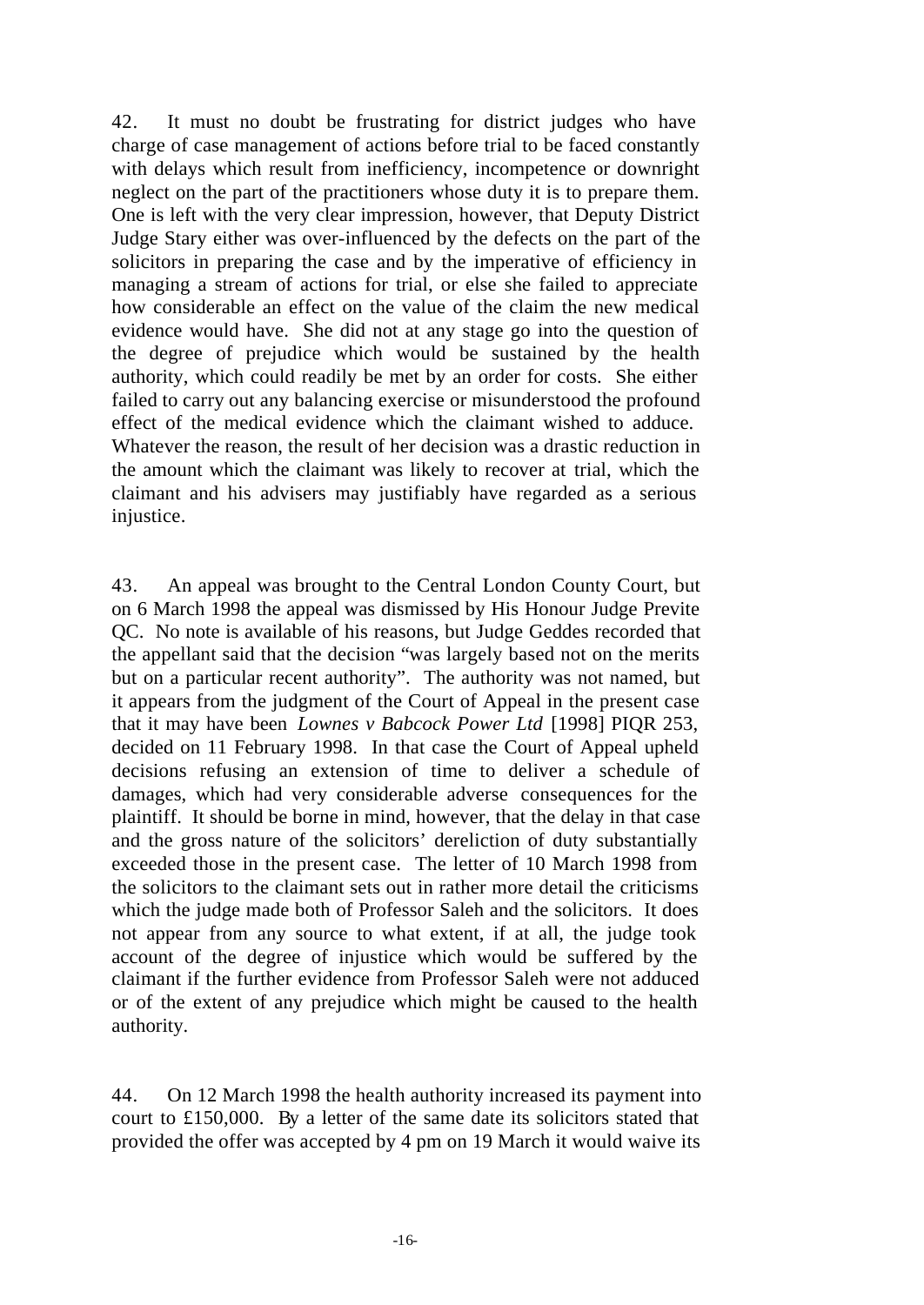right to enforce the order for costs made at the appeal on 6 March, leaving each party to bear its own costs of that appeal.

45. The appellant advised the claimant in conference on 23 March 1998. She explained the difficulties of obtaining leave to have Professor Saleh's third report admitted in evidence. She advised that the figure propounded on behalf of the claimant for the value of the claim was about £300,000, while the "floor" of the claim was £200,000 net. It was her advice that the payment into court of £150,000 should not be accepted, advice which the claimant accepted. The solicitors offered by letter of 26 March to accept £200,000 net of deductions, but the offer was rejected.

46. On 1 April 1998 the solicitors for the health authority wrote saying that Professor Saleh's earlier reports were agreed and that they would object to his being called to give oral evidence. The appellant directed, however, that Professor Saleh be asked to attend court so that he would be available to give evidence.

47. On 3 April 1998 the appellant received the defendant's skeleton argument, which now made it quite clear (paragraphs 4.3 and 14.1) that the question of causation of the claimant's residual pain and disability and his claim for consequential future loss were in issue. As Judge Geddes stated at paragraph 57 of his judgment, the appellant had been lulled by the counter-schedule of damages into a false belief that causation was no longer a significant issue in relation to the claimant's residual pain (cf paragraph 28 of Latham LJ's judgment in the Court of Appeal). It was therefore going to be necessary to obtain leave to adduce evidence to close this gap, as well as to establish the existence of the claimant's continuing pain and disability.

48. At the door of the court on 6 April 1998 the appellant was told by counsel for the health authority that the offer of £150,000 was still open for acceptance before the judge came into court, the authority being willing to waive payment of the costs of the hearings of 26 February and 6 March. The appellant discussed the matter further with the claimant and advised him that he would be better to proceed with the action. She was conscious that she still faced the hurdle of obtaining the judge's leave to adduce the medical evidence contained in Professor Saleh's third report, but took the view, based on her professional experience, that there was a better than 50:50 chance of succeeding in doing so. She reckoned that if she was not successful in the application and the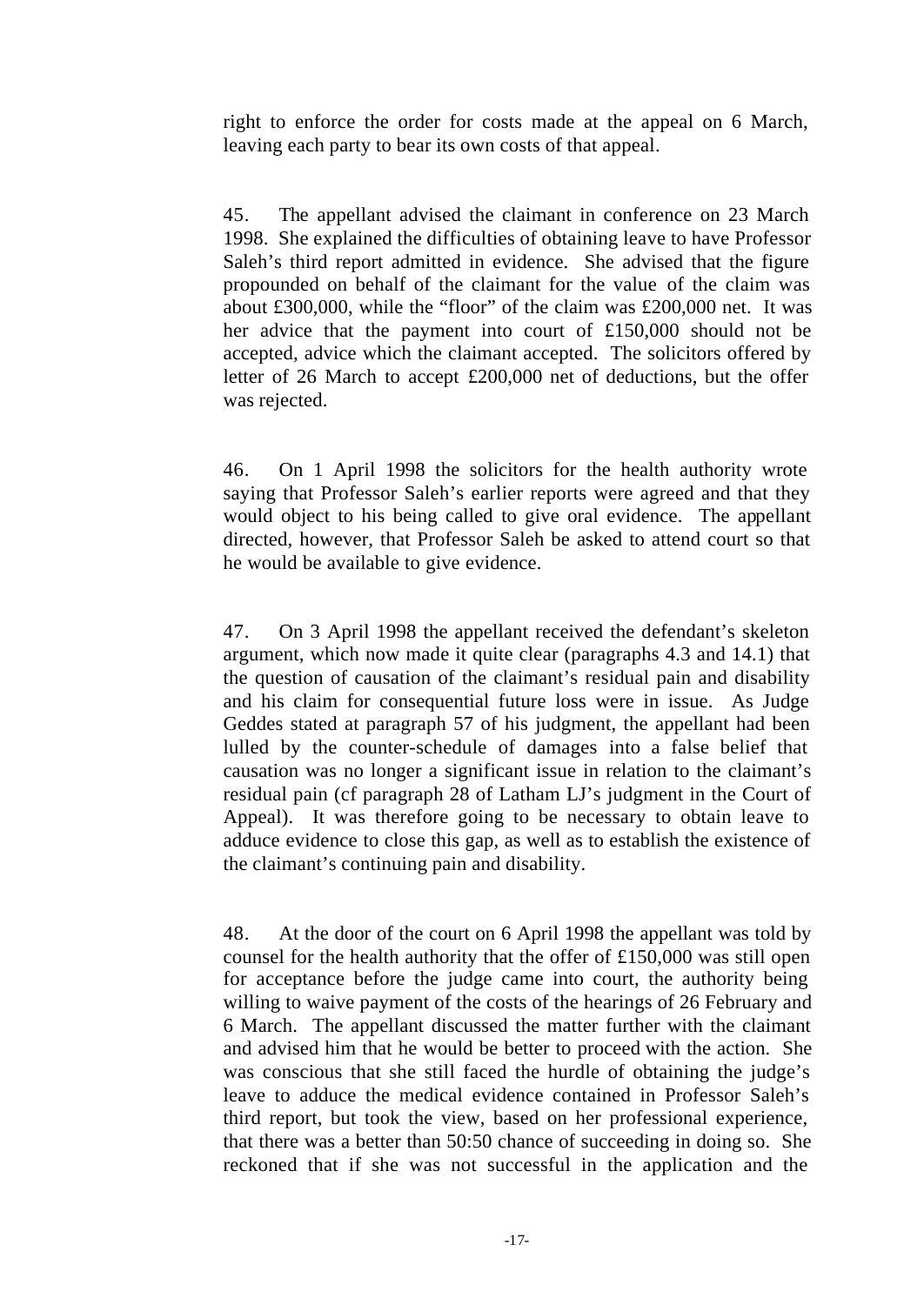claimant was awarded a sum which did not reflect the claim for continuing disability and future loss, he would have the security of a cause of action against the solicitors for negligence in preparation of the case. He would also have that prospect open to him if he took the offer of £150,000, but she was of opinion that to rely on it contained difficulties and risks and was bound to involve long delays and much stress and worry for the claimant and his wife, so that it should be a course of last resort. It is not necessary for present purposes to explore the problems which would have been inherent in resorting to a negligence claim against the solicitors, but one obvious risk was that the solicitors would then have pleaded that the claimant should not have agreed to take the offer, but should have proceeded with the action, an issue whose resolution could have been a rather uncertain matter. The appellant accordingly concluded that it was in the claimant's best interests to press on with the application. She advised him that in her judgment he should beat the payment into court, though she told him that he could take the offer and avoid the risks if he so decided. The claimant decided to proceed and the parties went into court.

49. What appears clearly from the evidence given by the appellant in the present action is that although she bore in mind the possibility of his accepting the offer and claiming the balance of the value of the claim from the solicitors in a negligence action, she did not discuss this possibility with the claimant. She stated in evidence that the time to advise the client of this was if the action went wrong, ie if he was prevented from recovering the true value of his claim. This was the point on which the decision of the Court of Appeal turned.

50. When the preliminary discussion took place in court it became apparent after some little time that the appellant was unlikely to succeed in her application to adduce the further evidence of Professor Saleh. The judge rose for a time to read the papers, during which time discussion took place between counsel. The health authority was no longer willing to pay the sum previously offered of £150,000, but would only go to £120,000, less the costs incurred from the date of payment into court of that sum of £120,000. The shortfall involved in accepting this payment was considerable, subsequently estimated at £69,000, being the difference between the sum of £150,000 and the net sum eventually received by the claimant from the health authority. The immediate difficulty facing him and his counsel was that if he went ahead on the limited evidence which the court was willing to receive , the measure of damages would probably have been below £100,000, so leaving the claimant with an even lower net sum after payment of the heavy trial costs which would fall on him. The appellant accordingly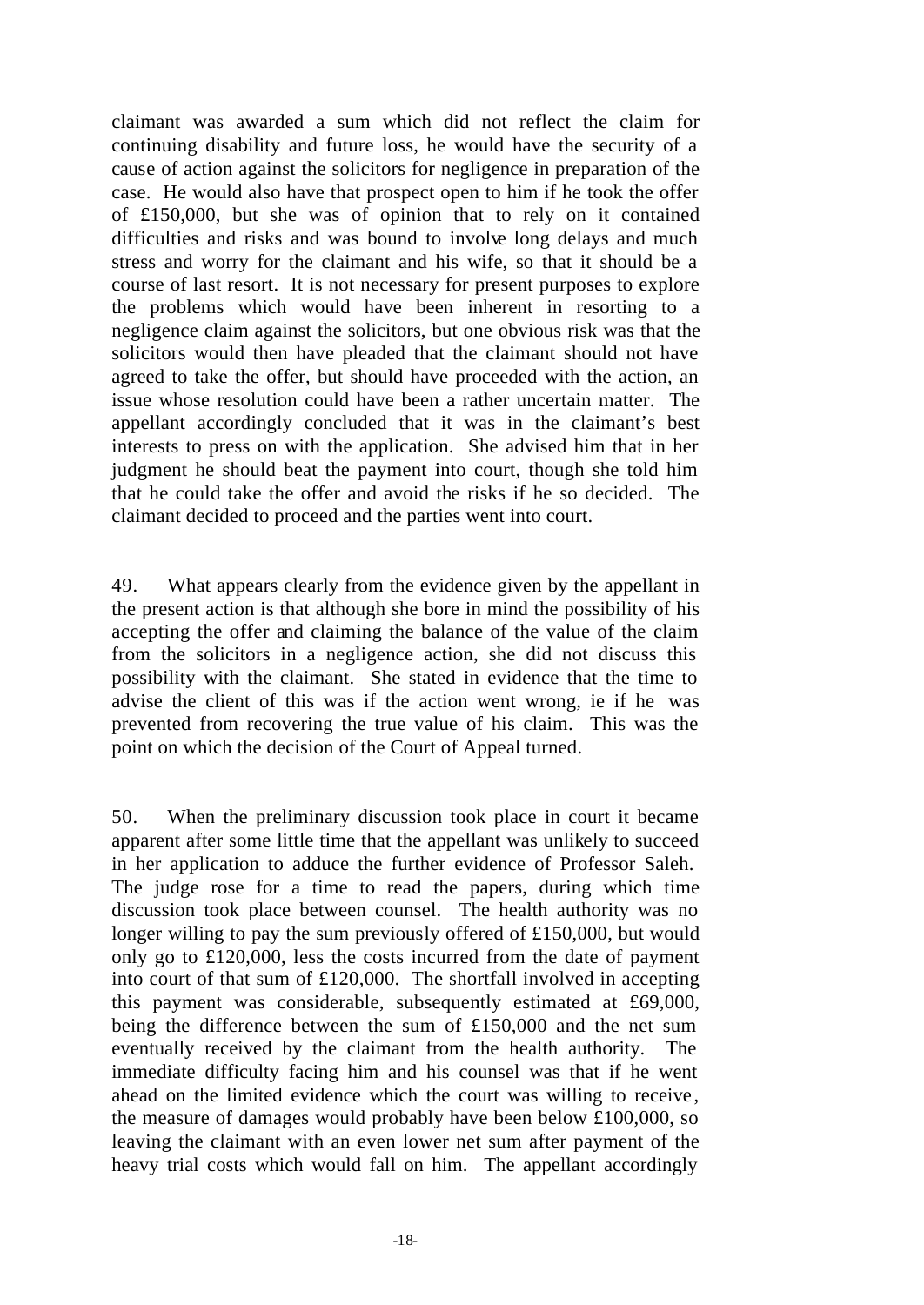advised the claimant that he would have to take the best terms available and that he should accept the reduced offer. The claimant did so and the case against the health authority was settled on these terms.

51. The claimant commenced the present proceedings on 19 April 1999, and the action came on for trial before His Honour Judge Geddes, sitting as a High Court judge, who gave a written judgment on 4 July 2001. After reviewing the evidence in detail he held at paragraph 61 that the solicitors had been guilty of negligence in the conduct of the claim. This finding has not been the subject of challenge on appeal. He then considered the position of the appellant in paragraphs 63 to 65 of his judgment:

- "63.It was further argued that Ms Perry was negligent in not advising Mr Moy to accept the Health Authority's offer before trial of £150,000 and that had it not been for that negligence Mr Moy's losses would have been considerably less.
- 64.In deciding that issue I have to try and put myself into the position of Ms Perry at the time, and decide whether her advice fell outside the range of possible advice which reasonably competent counsel of her seniority and purported expertise could be expected to make. In my judgment it did not. Although others might have taken a different view of the likelihood of the success of her application, I do not think that it was wholly unrealistic for her to believe that the judge might have some sympathy for the plight in which Mr Moy had been placed by the failure of his legal advisers, and give leave for further evidence to be served (including that of causation) while adjourning the trial for this to be done. In reaching that conclusion I do not overlook the fact that there had been two previous unsuccessful applications to adduce further evidence and to adjourn the trial for that purpose. However it seems to me that the court on those occasions had not properly adjudicated on the merits and that there was therefore some ground for believing that the trial judge might come to a different conclusion. I accept Ms Perry's evidence that she had known courts to take an indulgent view in such circumstances, at least before the reforms to the Civil Procedure Rules. No prejudice to the Health Authority would apparently have been caused by such an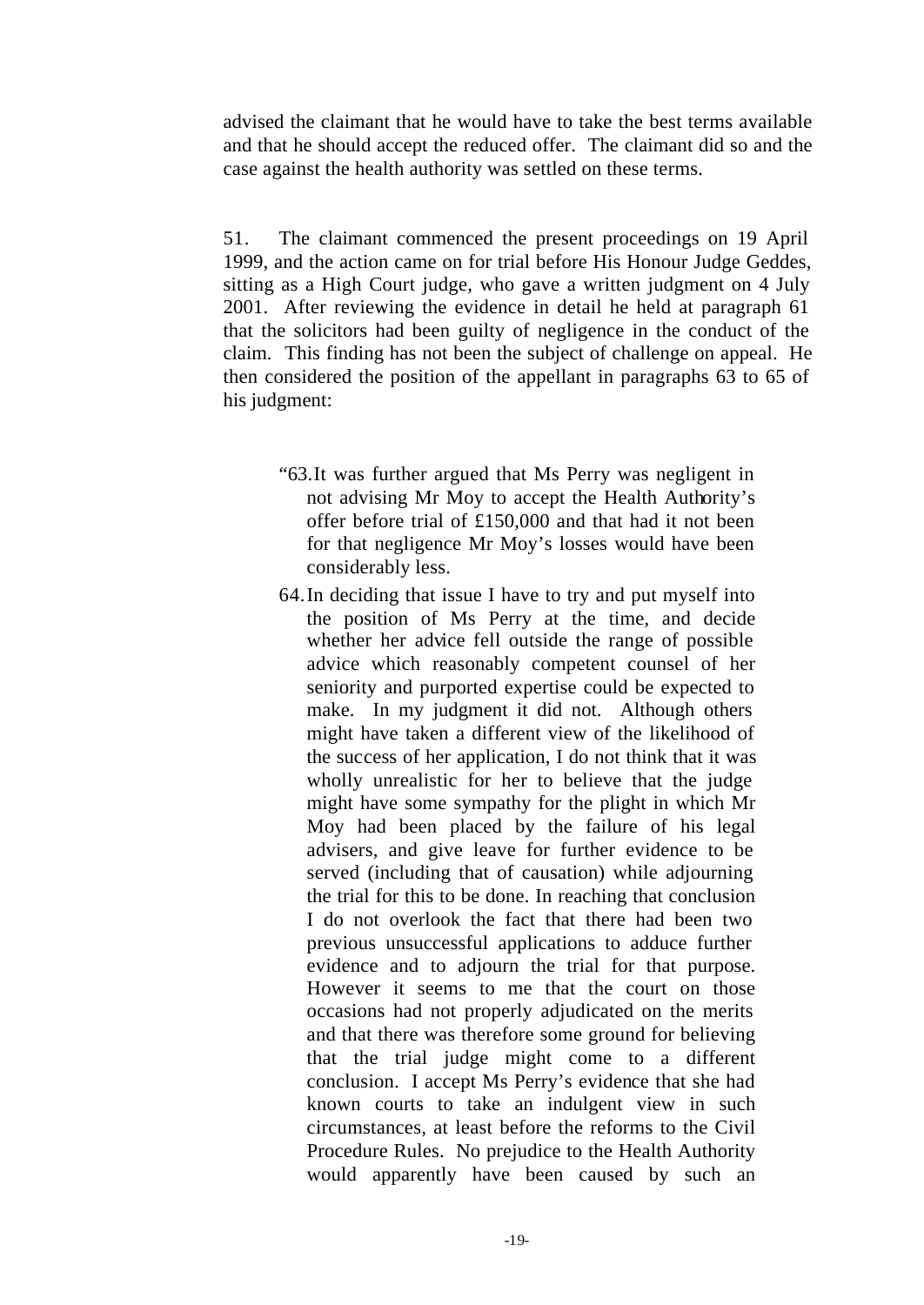adjournment apart from costs, and they would no doubt have been ordered to be paid by the Claimant or his solicitors.

65.The advantages of success would have been considerable. Although Ms Perry could only take an educated guess at the value of the claim in the absence of the necessary evidence, there was no dispute that that value would almost certainly have exceeded £200,000 and that therefore settlement at the sum suggested would have resulted in a considerable loss to Mr Moy. The alternative was for Mr Moy to accept the sum on offer and then to sue his solicitors for the shortfall. Ms Perry considered that such a course should in the interests of her client be avoided if at all possible. On the other hand Ms Perry was aware that failure would not necessarily be fatal as Mr Moy would still be able to sue his legal advisers, albeit in those circumstances for a greater sum, as he has done by bringing this action.

Support for the view that Ms Perry appeared to those present at the time to have a reasonable chance of success in her application is provided by the fact that the Health Authority were prepared to continue with their offer of £150,000 (which exceeded the value of the Claimant's claim as it stood without the missing evidence) but reduced this to £120,000 when it was clear that the application was going to be unsuccessful."

52. The solicitors appealed to the Court of Appeal against that part of the judge's order by which he dismissed the claimant's claim against Miss Perry and the Part 20 claim against her. By a respondent's notice reliance was placed upon section 1(5) of the Civil Liability (Contribution) Act 1978 as barring the claim against Miss Perry.

53. The Court of Appeal (Brooke and Latham LJJ and Hart J) allowed the solicitors' appeal and held the appellant to have been negligent and liable for a proportion of the agreed damages payable to the claimant. The leading judgment was given by Latham LJ, who dismissed the argument based on the 1978 Act briefly, on grounds to which I shall return.

54. He examined the facts of the case in some detail and approved the test applied by the judge, whether or not the appellant's assessment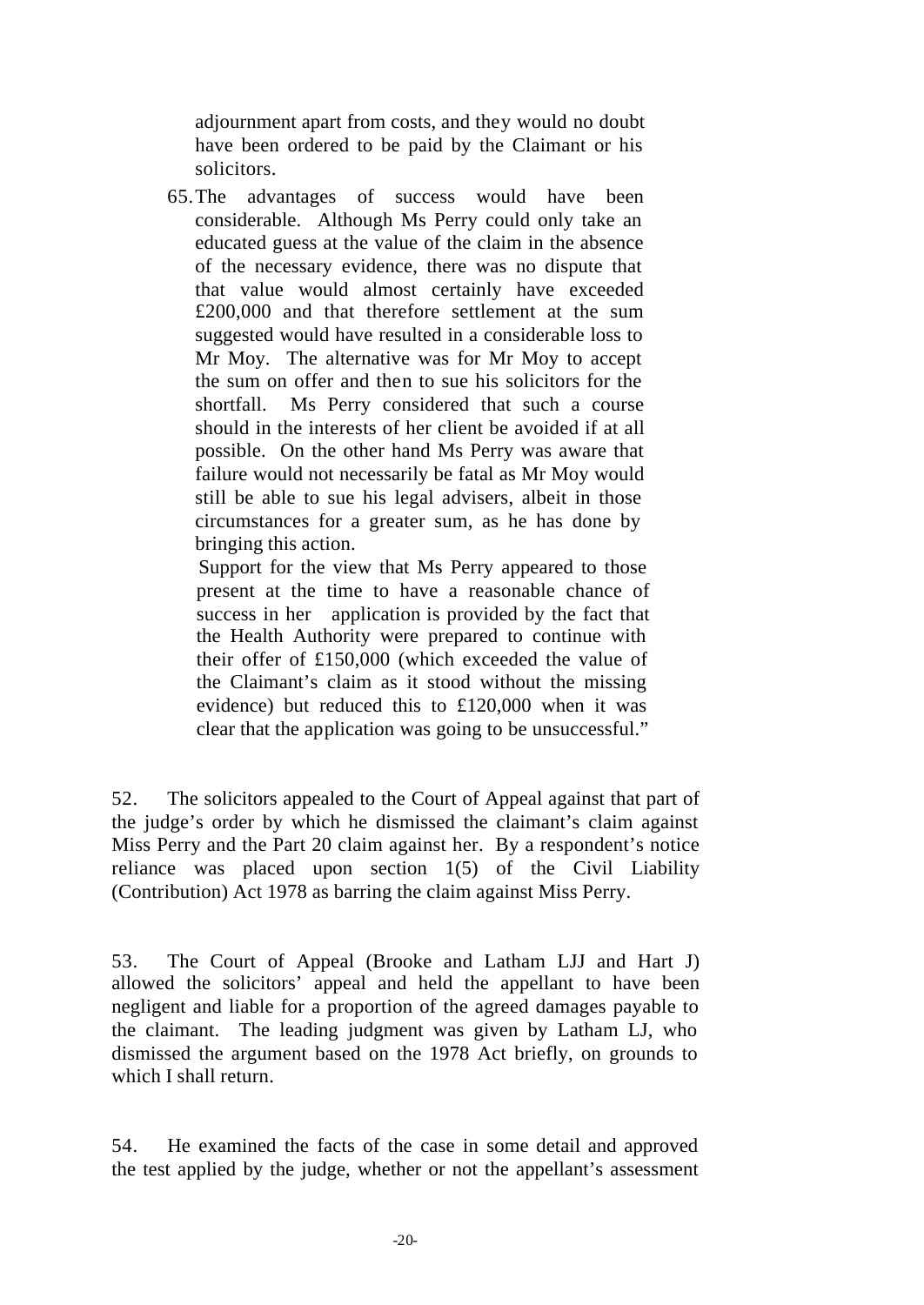fell outside the range which reasonably competent counsel of her seniority and purported experience could be expected to have made. He concluded, after considering previous cases on extensions of time, that although the appellant's assessment of the chances of having Professor Saleh's further evidence "could be charitably described as sanguine", it was difficult for the Court of Appeal to say that the judge was wrong in holding that the assessment was not negligent.

55. Having so held, however, Latham LJ went on to hold that the appellant had been negligent in failing to give the claimant more detailed advice, related in particular to the prospects of getting in the essential further evidence. He said in paragraph 43 of his judgment that when the offer of £150,000 was made, the claimant

"was entitled to a proper assessment of the prospects of obtaining more were the trial to proceed. The only proper advice that [the appellant] could have given in the light of her own assessment of the chances of persuading the court to give leave to adduce further evidence was that the chances were 50/50. He was not given that advice."

On this ground he held that the appellant had been in breach of her duty to the claimant, and followed up this conclusion by inferring that if he had been advised that the chances of getting in the evidence were 50/50 he would have decided to take the offer of £150,000.

56. Brooke LJ agreed with the reasons and conclusion of Latham LJ and added a discussion of several decided cases on failure to observe the rules in the CPR and to comply with "unless" orders. He specifically agreed at paragraph 65 with Latham LJ that it would be wrong to interfere with the judge's finding as to the quality of the appellant's assessment of the likelihood of being allowed to adduce the evidence at the trial. He nevertheless went on to say at paragraph 67, in a passage which is difficult to reconcile with his conclusion on liability:

"It would be a disaster to the conduct of litigation in this country if an effect of the decision of the House of Lords in *Hall v Simons* is that advocates believe that they have to hedge their opinions about with 'ifs' and 'buts' in order to avoid an adverse finding of professional negligence. They are being paid to express their opinion, and if they assess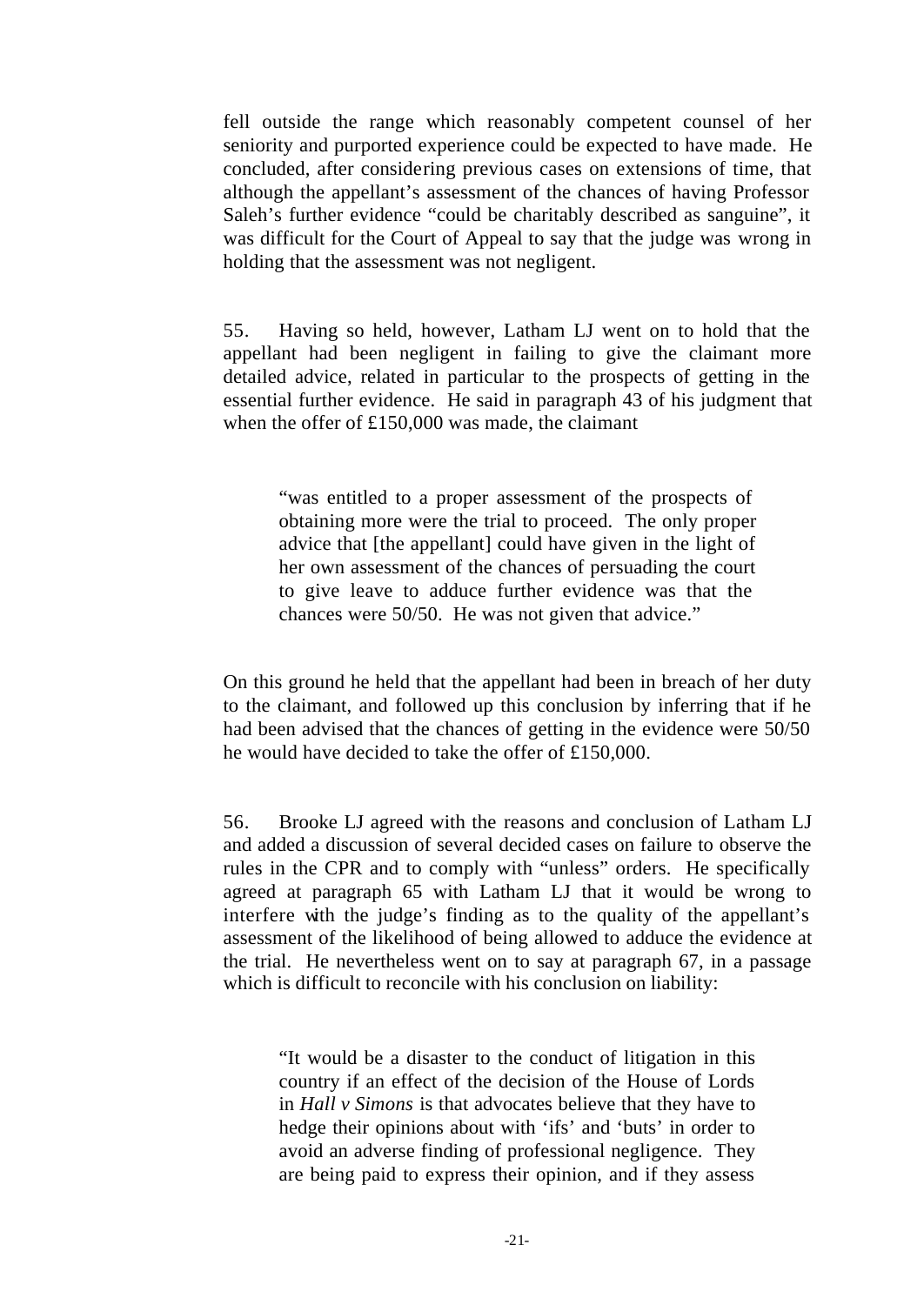their clients' prospects at 25 per cent, or 50-50, or 'strong', then that advice will usually suffice unless they are expressly invited to explain it. However, if they have fallen below the standard of care reasonably to be expected of them when formulating their opinion, whether their negligence relates to questions of fact or questions of law (including procedural law), they will now be as vulnerable to a finding of professional negligence as any other professional man or woman."

57. Hart J concurred in the result, but on the basis that he considered that the advice not to accept the offer of £150,000 was wrong and negligent.

58. Sir Sydney Kentridge QC for the appellant argued that the approach of the Court of Appeal was incorrect. If the appellant's assessment of the risk was not negligent, he submitted that it is difficult to understand how the advice based on it could be negligent. Both Latham LJ (paragraph 42) and Brooke LJ (paragraph 67) recognised that a client is entitled to have advice clearly stated rather than a dissertation on the respective advantages and disadvantages of different decisions. Latham LJ had also concluded in paragraph 42 that it was

"preferable, if at all possible, to obtain full compensation from the Health Authority rather than to accept a lesser sum, on the basis that an action for negligence against [the solicitors] might make up the shortfall."

These factors logically led to the conclusion that since the appellant had correctly formed her assessment of the chances and given the claimant advice, based on that assessment, how to proceed, it could not be said that she was negligent in giving that advice. Moreover, Sir Sydney challenged the inference drawn by the Court of Appeal that the claimant would have decided to accept the £150,000 if more fully advised of the problems involved in getting the evidence in and the prospects of doing so. He drew attention to the statement at paragraph 42 of the skeleton argument in the Court of Appeal of counsel for the solicitors that "there is no dispute that the Claimant would have taken any advice given to him as to accepting the payment into Court."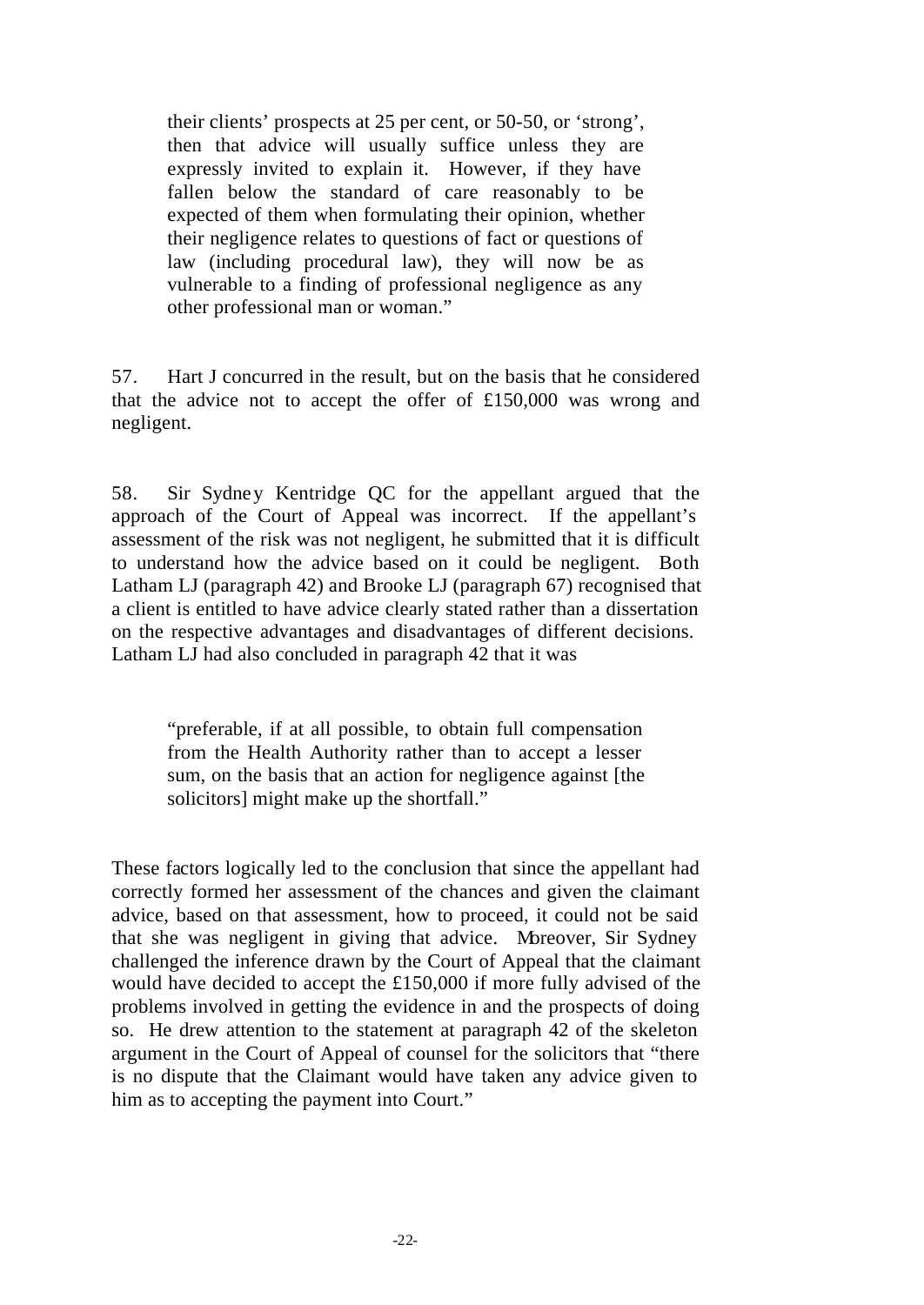59. In my opinion there is considerable force in the arguments advanced on behalf of the appellant. Your Lordships have held in *Arthur JS Hall & Co v Simons* [2002] 1 AC 615 that the public interest does not require advocates to be held immune from suit for the consequences of their negligence. But that interest does require that the application of the principle should not stifle advocates' independence of mind and action in the manner in which they conduct litigation and advise their clients. That also accords with common justice in a case such as the present. Latham LJ cited an apt passage from the speech of Lord Salmon in *Saif Ali v Sydney Mitchell & Co* [1980] AC 198 at 231:

"Lawyers are often faced with finely balanced problems. Diametrically opposed views may [be] and not infrequently are taken by barristers and indeed by judges, each of whom has exercised reasonable, and sometimes far more than reasonable, care and competence. The fact that one of them turns out to be wrong certainly does not mean that he had been negligent."

The same thought has been expressed in the Ontario High Court by Anderson J in *Karpenko v Paroian, Courey, Cohen & Houston* (1981) 117 DLR (3d) 383 at 397-8 in a passage which *mutatis mutandis* is material to the present issues:

"What is relevant and material to the public interest is that an industrious and competent practitioner should not be unduly inhibited in making a decision to settle a case by the apprehension that some Judge, viewing the matter subsequently, with all the acuity of vision given by hindsight, and from the calm security of the Bench, may tell him that he should have done otherwise. To the decision to settle a lawyer brings all his talents and experience both recollected and existing somewhere below the level of the conscious mind, all his knowledge of the law and its processes. Not least he brings to it his hardearned knowledge that the trial of a law-suit is costly, time-consuming and taxing for everyone involved and attended by a host of contingencies, foreseen and unforeseen. Upon all of this he must decide whether he should take what is available by way of settlement, or press on. I can think of few areas where the difficult question of what constitutes negligence, which gives rise to liability, and what at worst constitutes an error of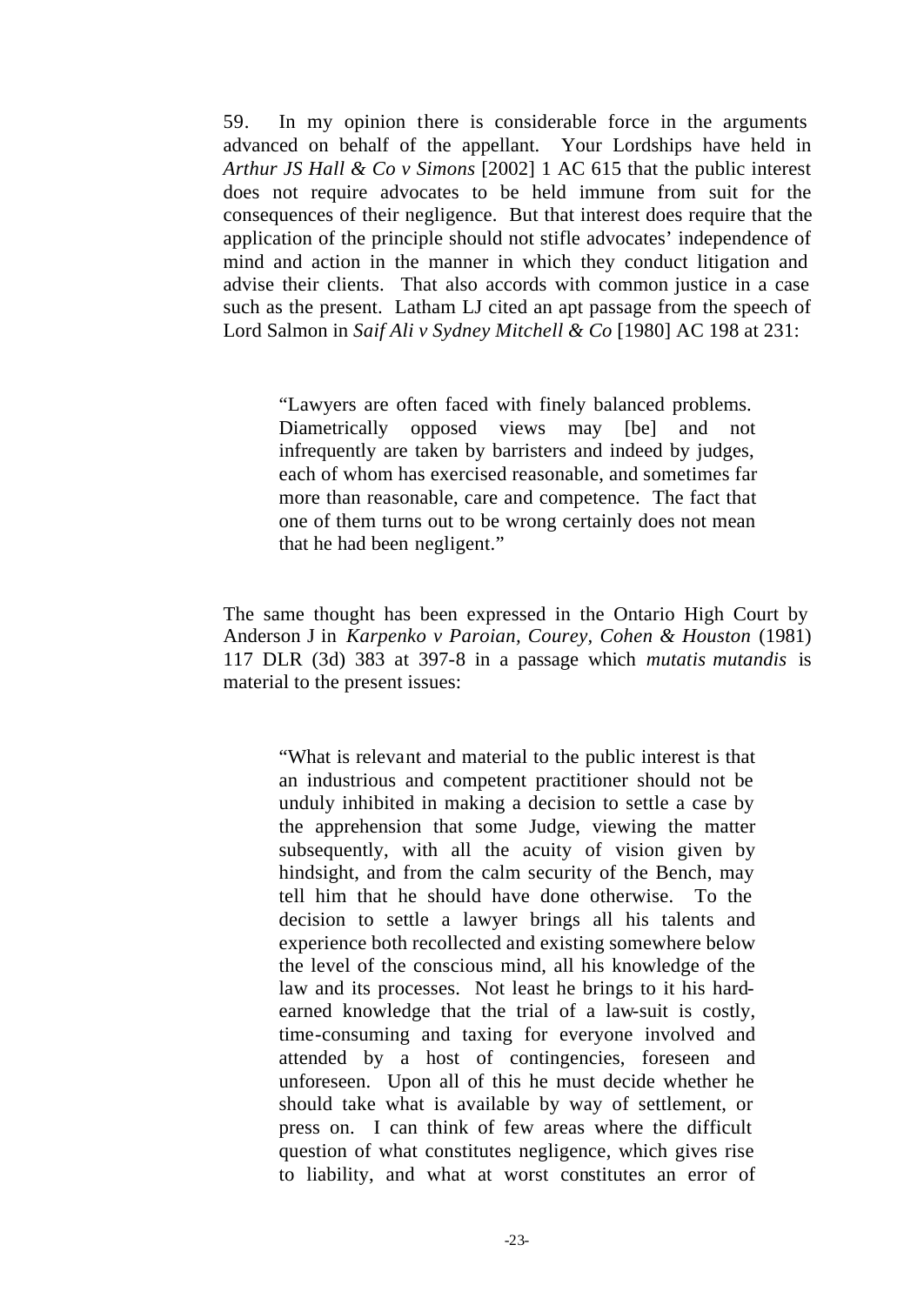judgment, which does not, is harder to answer. In my view it would be only in the case of some egregious error … that negligence would be found."

60. As Latham LJ acknowledged, the difficulties faced by an advocate who is advising on acceptance or rejection of a settlement are manifold and the pressures, especially if the advice has to be given at the door of the court, can be heavy. In such circumstances it would be surprising if every such piece of advice were reasoned with as much comprehensive precision as may be applied in hindsight by an appellate tribunal which has had the benefit of extensive argument and leisurely reflection. Since the decision in *Arthur JS Hall & Co v Simons* advocates have been liable to their clients for negligence in the same way as other professional persons. It would not be in the interests of those clients if they were compelled by the effect of over-prescriptive decisions to adopt a practice of defensive advocacy in the conduct of litigation or advising litigants about the course to be taken. I would endorse the view expressed by Brooke LJ in the Court of Appeal, to which I have already referred, that it would be unfortunate if they felt that they had to hedge their opinions about with qualifications. It would be equally unfortunate if another effect of the same syndrome were to be an abdication of responsibility for decisions relating to the conduct of litigation and a reluctance to give clients the advice which they require in their own best interests. Nor do I consider that to give clients a catalogue of every factor which might affect the course of action to be adopted, on the lines of that suggested in argument by Mr Livesey QC for the solicitors, would be a productive discharge of advocates' duty to give them proper advice.

61. The appellant was faced on the morning of trial on 6 April 1998 with a very difficult situation, not of her own making or that of the claimant. The decisions of the deputy district judge and circuit judge appear to have been largely driven by listing necessities and the need for enforcing a greater degree of efficiency and promptness on the part of practitioners. In the process the imperative of doing justice to the parties was subordinated, and the appellant may not unreasonably have felt that the trial judge would pay rather more regard to that imperative and be receptive to her application to be allowed to adduce the vital further evidence of Professor Saleh. The majority of the Court of Appeal recognised this in declining to interfere with Judge Geddes' assessment that the appellant was not to be held negligent in making her assessment of the prospects of success in the application. It must in my opinion follow by clear implication that, although they did not spell it out, they must also have accepted Judge Geddes' further finding that her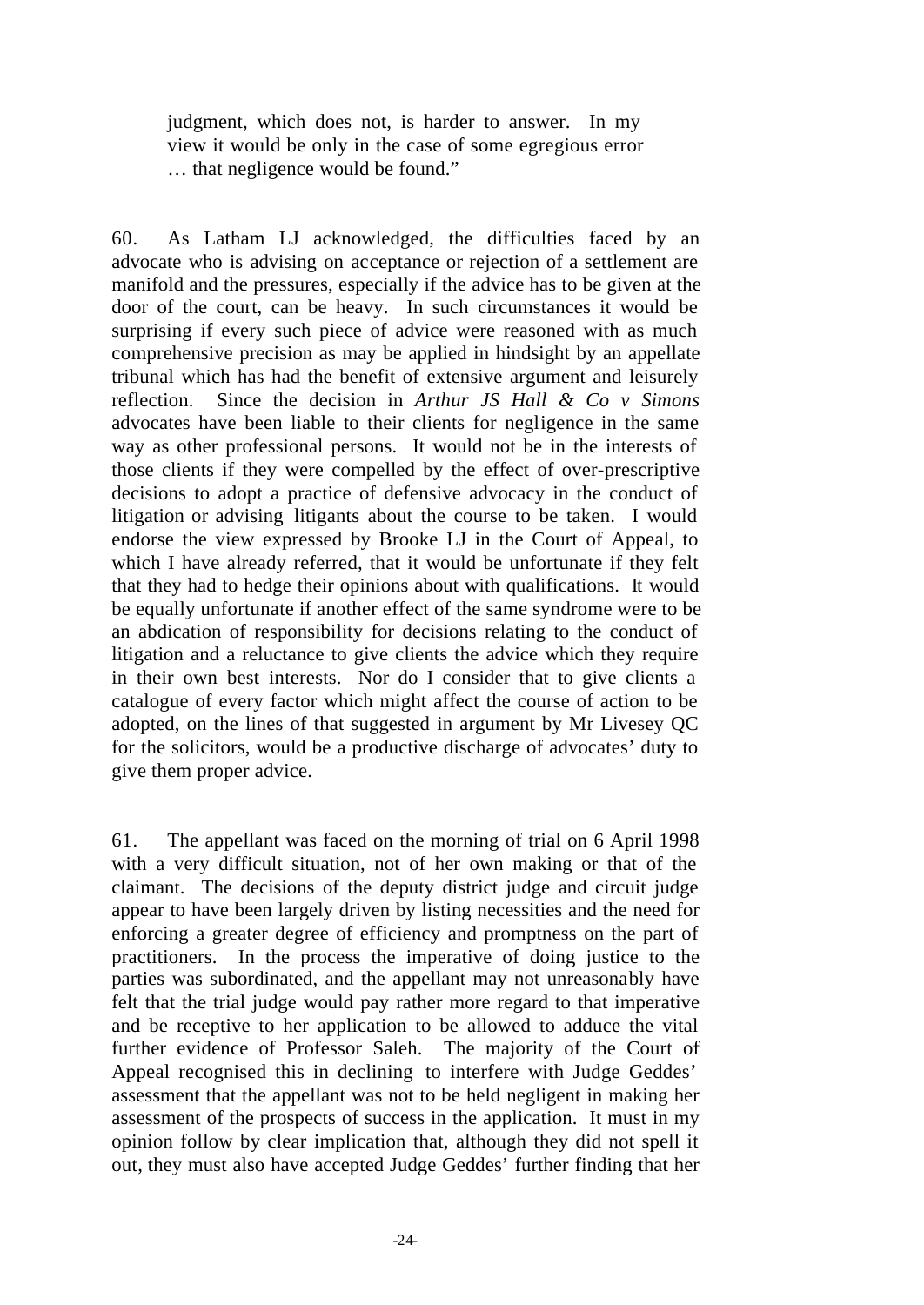decision to advise the claimant to proceed with the action rather than accept the offer of £150,000 was not negligent.

62. I would for my part agree with Judge Geddes on both points. They cannot really be decided in isolation from each other, as the whole process was one of deciding whether or not to advise acceptance of the offer. The assessment of the prospects of success of the application was the key factor in reaching a conclusion, for if the claimant could be assured of that his course was obvious and the choice was easy. When the prospects of succeeding in the application had been determined – bearing in mind always that at this point the appellant still did not know how the trial judge would react to the application – she then had to pay regard to other possibilities and uncertainties. She was aware that the claimant would have a cause of action in negligence against the solicitors if he ended up with materially less than the proper value of his claim. This was his safety net if he went ahead with the action but the judge refused the application and he ended with a low award for lack of evidence supporting his claim for future loss. It would also have been possible to rely on bringing such a claim if he settled for £150,000, which was a significant undervalue. In both circumstances he would have been faced with the burden of proving that he would have succeeded in establishing his entitlement to the larger measure of damages if the solicitors had not been negligent in their handling of the action. It is not unlikely that if he had settled for the offer of £150,000, the wisdom of his taking that course would have been challenged in the subsequent proceedings. Any experienced advocate would know the difficulties of this type involved in a suit for professional negligence and would not lightly encourage a client to rely upon its complete success. One might well say in hindsight that the advice given by the appellant to proceed was a wrong decision, but I am not myself convinced that it was as mistaken a decision in all the circumstances as has been represented. The claimant had much to gain if the application succeeded, and the action would then have been relatively straightforward. He had the "safety net" if it failed, even though allowance had to be made for the inherent difficulties in a professional negligence action. Above all, there was a strong case to be made that it would be artificial and unjust, despite all the errors of omission, to deprive the claimant of the opportunity to adduce evidence which would make such a profound difference to the value of his claim. I therefore am in agreement with the conclusion reached by Judge Geddes that the advice fell within the range of that to be expected of reasonably competent counsel of the appellant's seniority and purported experience.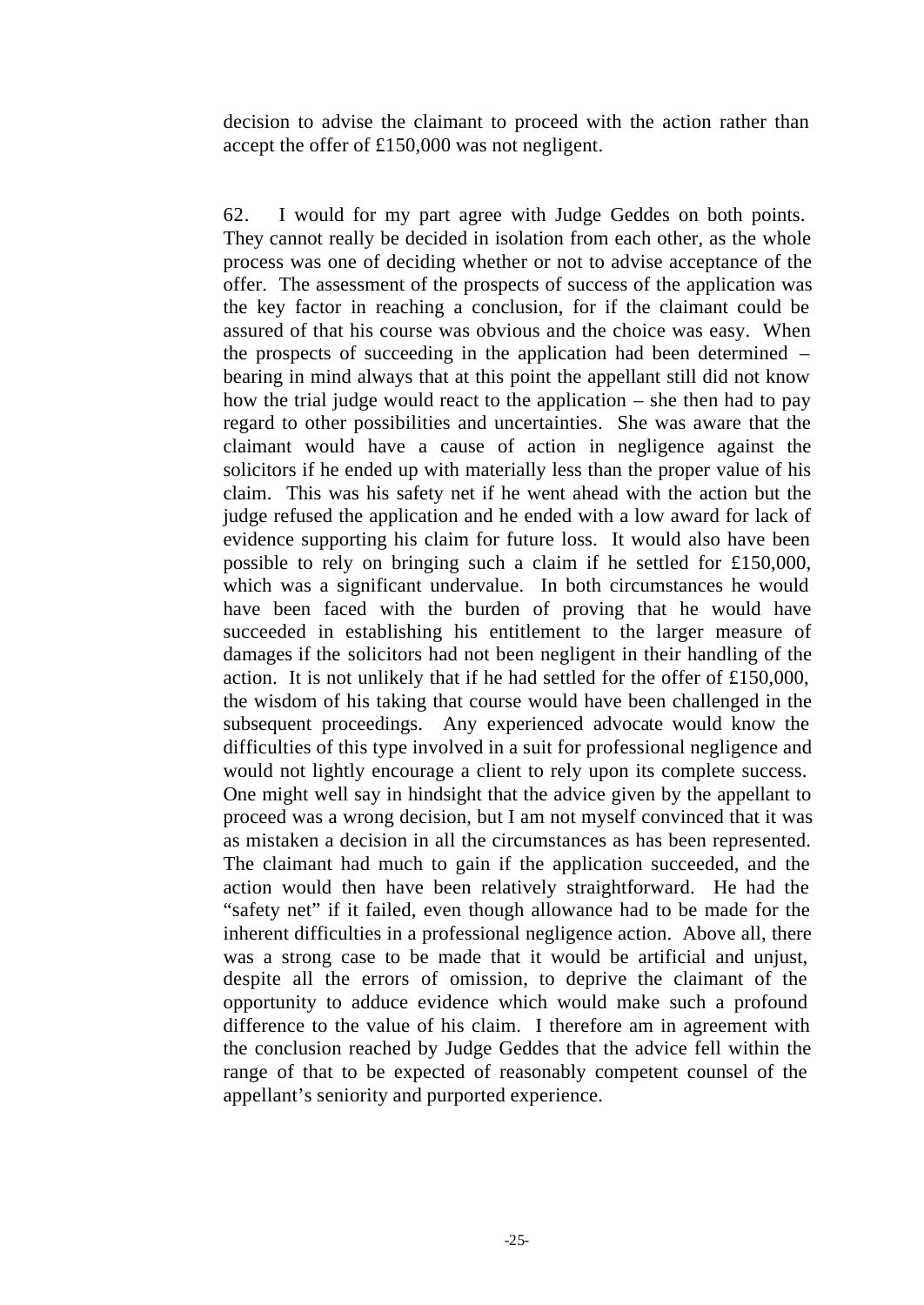63. The majority of the Court of Appeal, having accepted Judge Geddes' finding that the appellant's assessment of the prospects of success of the application was not negligent, nevertheless went on to hold that she had been guilty of negligence in that she failed to give the claimant sufficiently detailed advice. Latham LJ, who dealt with this point at paragraph 43 of his judgment, expressed the view that the claimant should have been advised specifically that there was a problem about the admission of medical evidence to prove future loss and close any gap in proving causation, and the chances of success in obtaining leave to adduce that evidence. Brooke LJ agreed with the reasons given by Latham LJ, while Hart J, though concluding that the advice to proceed with the action was wrong and negligent, appears to have been of a similar view. I have great difficulty in accepting that if the appellant was not at fault in deciding to advise the claimant to proceed with the action, she was negligent in failing to spell out the considerations which led her to give that advice. It involves the proposition that the claimant would, if he had been apprised of those considerations, have decided to accept the offer of £150,000, rejecting the advice which ex hypothesi was properly given. It also involves accepting the inference that he would, as he now avers, have so decided once he knew of the difficulties.

64. The latter issue is analogous with those which arise in cases where it is claimed that medical practitioners have failed to give sufficient warning to patients of the consequences of treatment, which was itself carried out properly and without any negligence. In such cases the onus is upon the patients to prove that they would if properly warned have declined to undergo the treatment, one proposition which was accepted by all members of the Appellate Committee in the recent case of *Chester v Afshar* [2004] UKHL 41; [2004] 3 WLR 927. Such claims not infrequently founder upon this point, for although the claimants regularly assert that they would have refused the treatment if fully advised, those assertions are not always accepted. In the present case the solicitors would have to establish on the balance of probabilities that the claimant would have refused the offer if given more detailed information. The appellant's advice as to the claimant's recommended course of action would have been the same, whether or not she gave a fuller explanation of the underlying factors, and it seems to me more than a little questionable whether he would then have rejected the advice. The submissions to the Court of Appeal and the crossexamination of the appellant tend to support the suggestion that the claimant was very dependent on the appellant for advice and make it unlikely that he would have rejected it. If the appeal turned on this issue I should therefore be somewhat hesitant about agreeing that the claimant would have accepted the offer.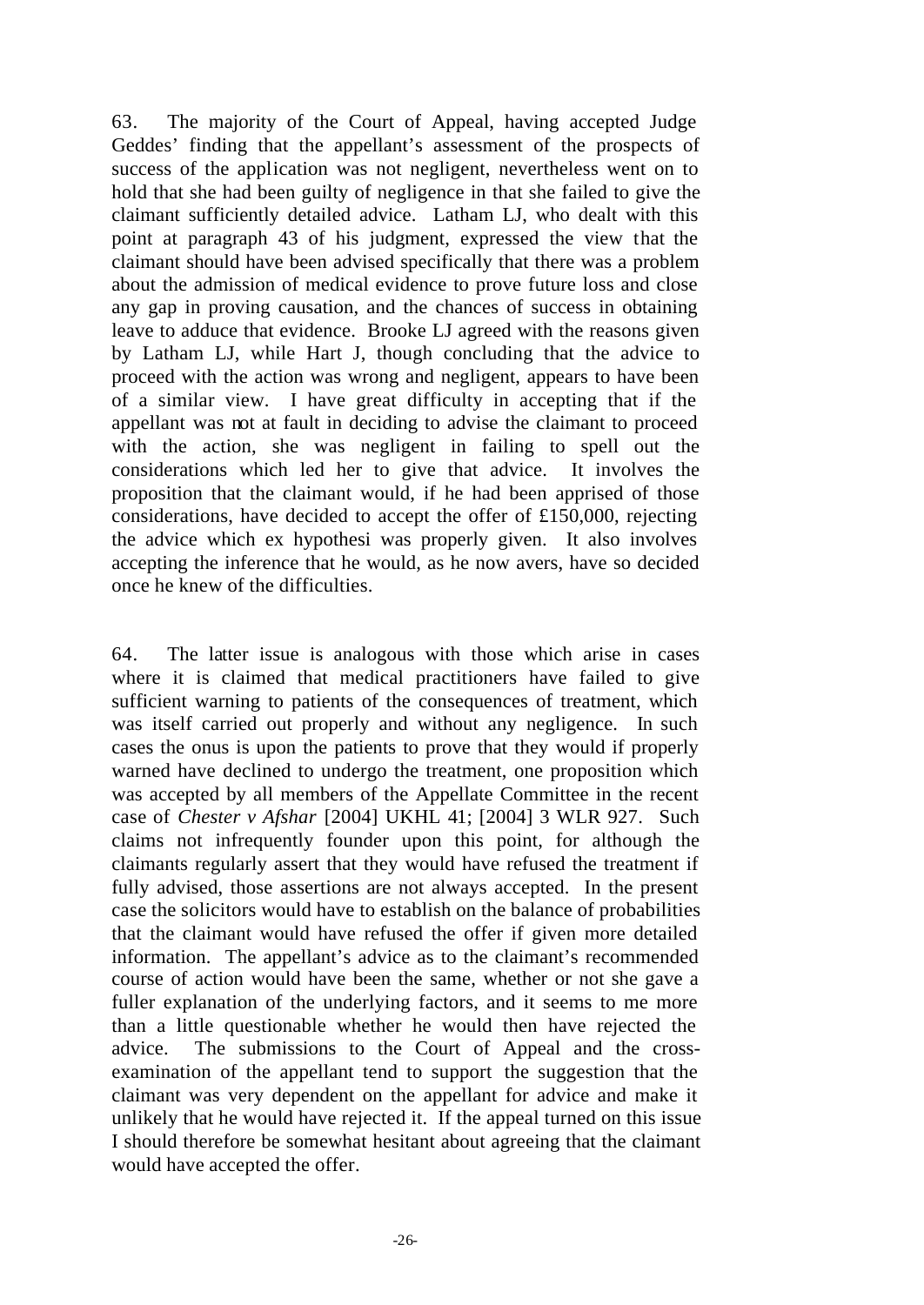65. The appeal does not in my view turn upon this point, for I consider that it was not incumbent upon the appellant to spell out all her reasoning, so she was not in breach of her duty of care to the claimant in the advice which she gave. Brooke LJ adverted in paragraph 67 of his judgment, which I have quoted, to the unfortunate results which would follow if advocates felt compelled always to hedge their opinions. They are, as he stated, paid to express their opinions, but not necessarily their full reasons. Naturally one cannot lay down a hard and fast rule, for circumstances will vary infinitely, but I should be slow to hold advocates to blame in cases such as the present if they concentrated on giving clear and readily understood advice to their clients about the course of action they recommended. Specifically, in the circumstances in which the claimant and the appellant found themselves at the door of the court on 6 April 1998 I do not consider that the appellant was guilty of any negligence of commission or omission in the advice which she gave to the claimant.

66. This conclusion is sufficient to determine the appeal and makes it unnecessary to decide the issues of apportionment and the Court of Appeal's order as to costs. It is also strictly unnecessary to decide the issue of the applicability of section  $1(5)$  of the Civil Liability (Contribution) Act 1978, but as it was fully argued before the House and the point may be raised in future cases I shall express my opinion shortly on it.

67. Section 1(5) provides as follows:

"A judgment given in any action brought in any part of the United Kingdom by or on behalf of the person who suffered the damage in question against any person from whom contribution is sought under this section shall be conclusive in the proceedings for contribution as to any issue determined by that judgment in favour of the person from whom the contribution is sought."

It was argued on behalf of the appellant that the judgment given by Judge Geddes in her favour was by this provision made conclusive, so that it could not be challenged either in subsequent proceedings for contribution or by appeal in the action in which the judgment was given. I agree with the view expressed by Latham LJ in paragraph 10 of his judgment: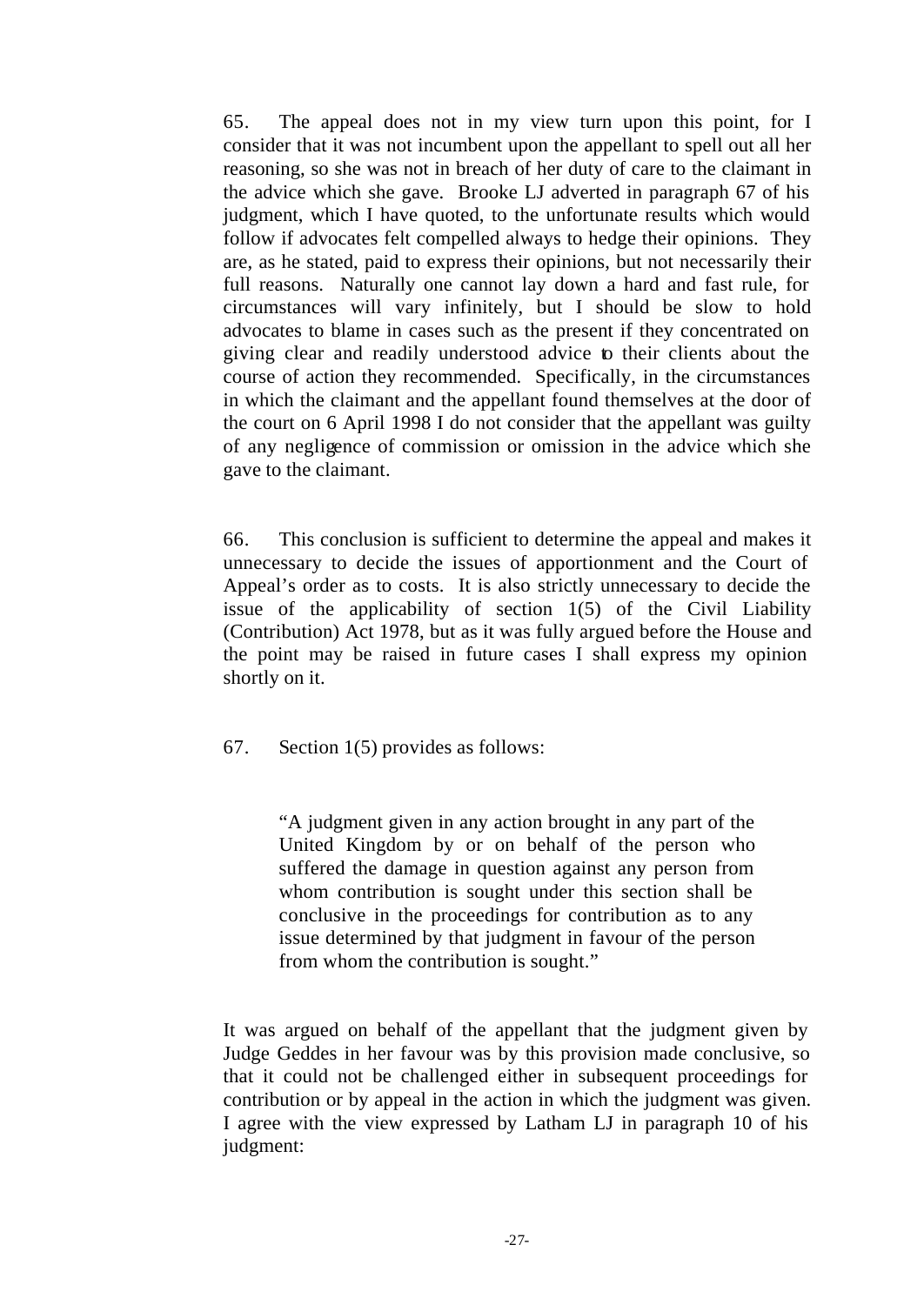"The purpose of the statutory provision is obvious. It is designed to ensure that a person is not exposed to the risks of further litigation after the issues have prima facie been resolved."

He went on to say that the same considerations do not apply where all the relevant parties were present at and took a full part in the trial of those issues. The appellant's counsel took issue with this last statement, contending that the provision was designed to make the judgment of the trial court final as far as the successful defendant was concerned and to remove the risk, not only of a subsequent contribution being brought against him, but of an appeal being brought against the judgment in his favour. He pointed out that until the enactment of the Law Reform (Married Women and Tortfeasors) Act 1935 there was no right of contribution between concurrent tortfeasors, and in granting such a right Parliament placed limits upon it in the interests of finality. The Civil Liability (Contribution) Act 1978 extended the right of contribution to some extent, but it remained limited, and section 1(5) was intended to set one of those limits. The judge had held that the appellant was not liable to the claimant and the solicitors, the co-defendants, had discharged in full the award made in the claimant's favour. That had brought about finality which should not be disturbed and section 1(5) should be given its natural meaning, that the judgment in the High Court was conclusive.

68. If the appellant's contention were correct, it would give rise to somewhat surprising results, which tend to support the proposition that this was not the meaning intended by Parliament in enacting section 1(5). In the first place, it would mean that in this situation the ordinary right of a litigant in the High Court to appeal to the Court of Appeal against an adverse decision would be barred, which one would not expect to find without very clear statutory provision. So long as the claimant is able to recover against the co-defendant found wholly to blame, he has no interest in bringing an appeal, so the co-defendant would be left with no redress if he was aggrieved by the judgment. Secondly, if the appellant had only been joined by the solicitors as a Part 20 defendant, but the plaintiff had not added her as a co-defendant, section 1(5) would not apply, since it was not an action "brought … by … the person who suffered the damage in question against any person from whom contribution is sought". The subsection would only apply if the latter is joined as a co-defendant, which would be a strange anomaly. Thirdly, the categorical statement of Goddard LJ in *Hanson v Wearmouth Coal Co Ltd* [1939] 3 All ER 47 at 55 has remained unchallenged until now and it is to be assumed that when the 1978 Act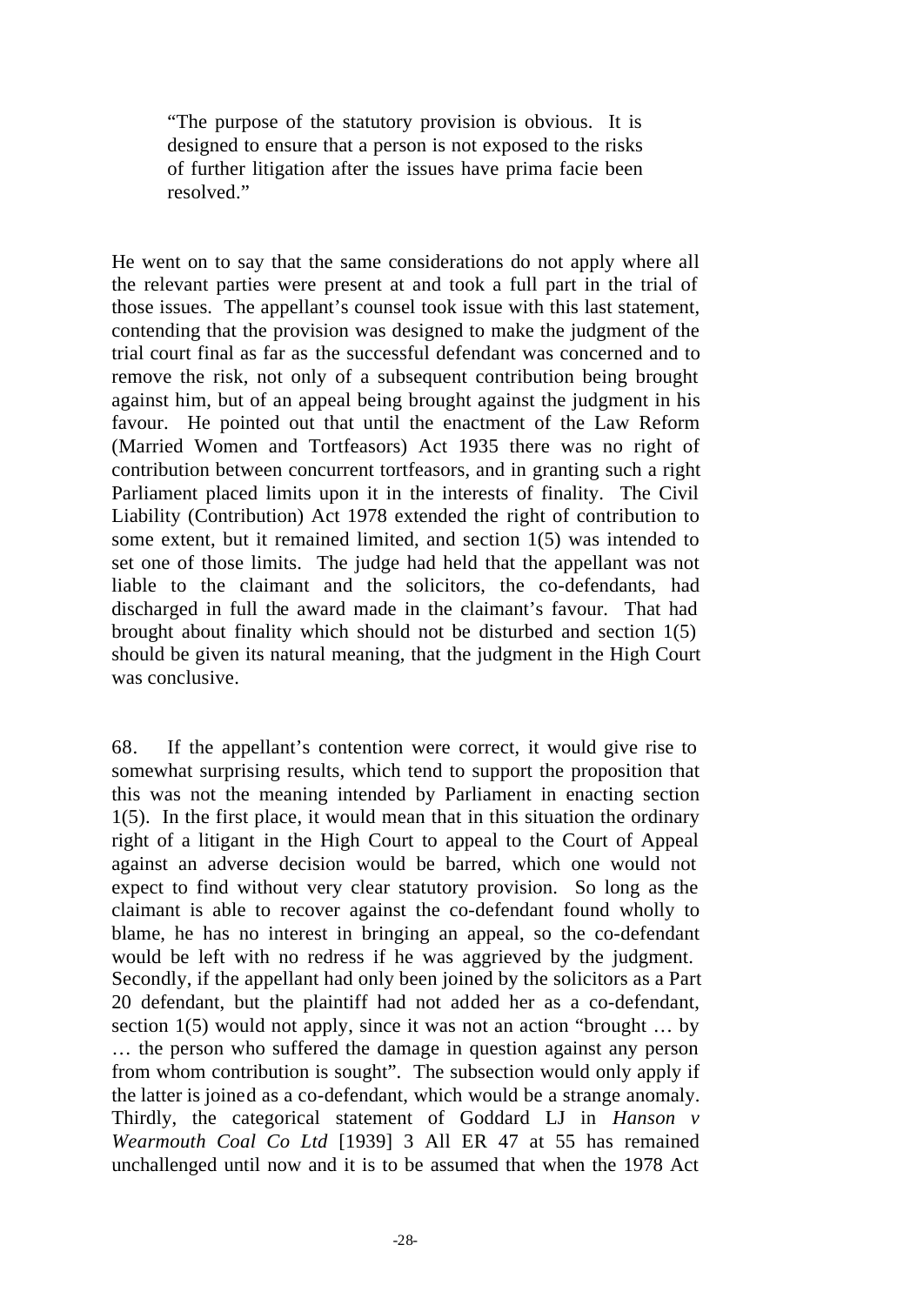was enacted Parliament was aware of the state of the law. In that case the trial judge found in favour of the first defendant, a coal company, and held the second defendant, a gas company, wholly to blame for the loss incurred by the plaintiff as the result of an explosion caused by a leakage of gas. The second defendant appealed, but the Court of Appeal upheld the judge's decision that the first defendant was wholly to blame. Goddard LJ said, however, at page 55:

"It remains only to notice the argument of counsel for the coal company that, as the plaintiff did not appeal against the judgment entered for the coal company, the appeal of the gas company, in so far as it seeks to have them held liable for contribution, is incompetent. We cannot agree. The gas company were entitled at the trial, by reason of the provisions of the Law Reform (Married Women and Tortfeasors) Act, 1935, to show, if they could, that the coal company were liable in whole or in part for the accident so as to obtain the benefit of indemnity or contribution given by the Act. The duty of the court below was to decide on the rights of the parties at the date of the writ. The Court of Appeal must rehear the case and give the judgment which ought to have been given below, and, if the judgment below should have been that both defendants were liable, so that a right of contribution would arise, this court has power to enter judgment accordingly, even though the plaintiff be content with judgment against one defendant."

It would be surprising if Parliament intended to restrict this right of appeal, and no indication of such an intention is anywhere apparent, which tends to support the conclusion that section 1(5) of the 1978 Act was not intended to create a restriction of that nature.

69. In my opinion Goddard LJ's statement was good law at the time it was made, and there is every reason to interpret the 1978 Act in a way which brings one to the same conclusion. I note also that support for the solicitors' case on this issue may be found in some Australian and Hong Kong authorities, but I do not find it necessary to discuss these decisions, save to say that they all appear to be correct statements of the law applicable in the respective jurisdictions. I therefore conclude that section 1(5) of the 1978 Act should be so construed as not to bar an appeal in a case such as the present. This could be done in either or both of two ways. One could construe the word "judgment" as referring to a